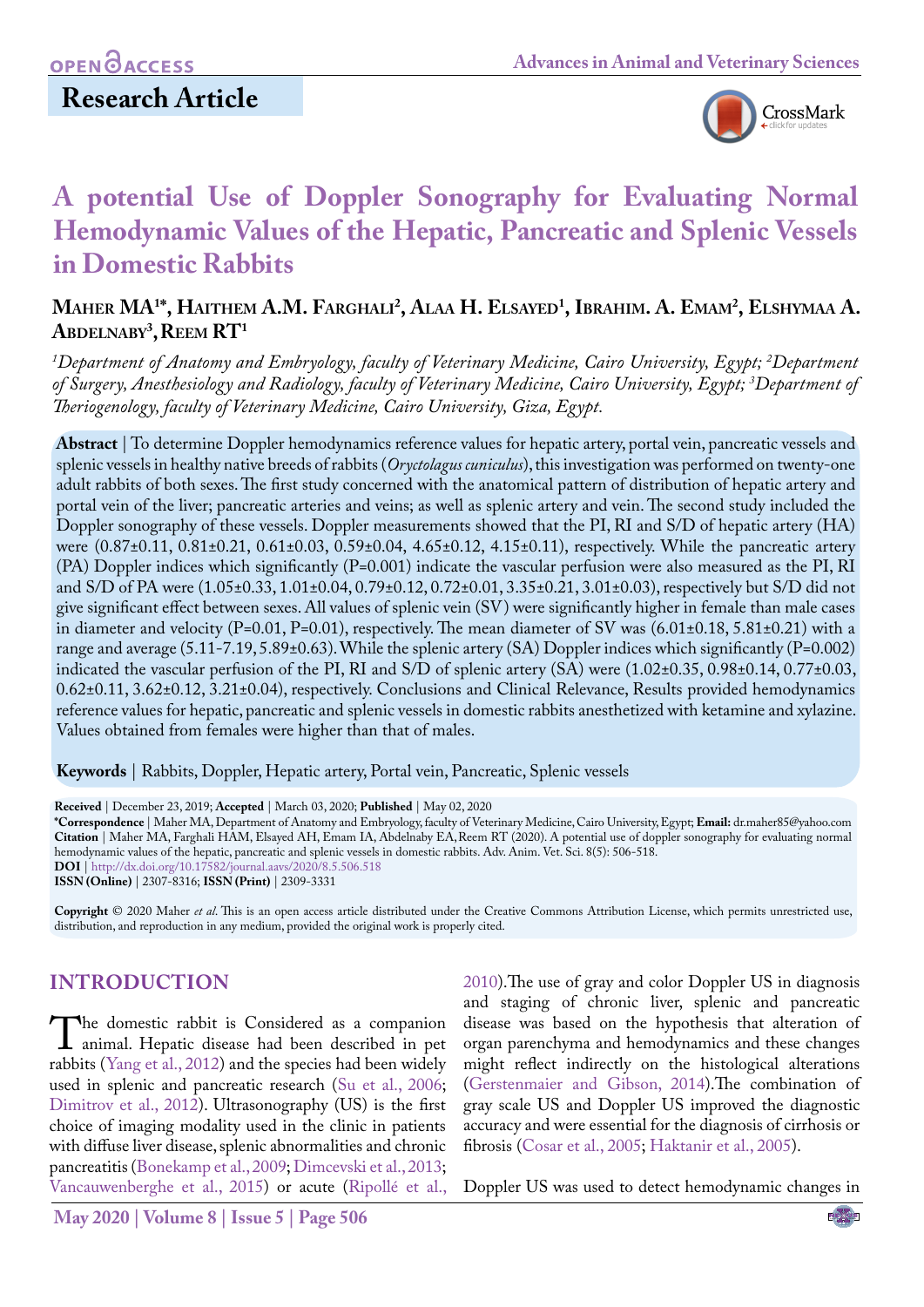patient's liver (Popov et al., 2012), pancreas ([Yoon et al.,](#page-12-0) [2005](#page-12-0)) and spleen (Brusasco et al., 2018) with abnormalities that showed differences when compared to controls, the relationship between these parameters and the liver function was not been fully investigated. In the present study, we adopted an experimental native breeds of rabbit model to evaluate the normal hemodynamic values of the hepatic artery, portal vein, pancreatic vessels and splenic vessels by Doppler ultrasonography.

### **MATERIALS AND METHODS**

This study was performed in accordance to the Institutional Animal Care and Use Committee (IACUC) of Faculty of Veterinary medicine, Cairo University (Vet. CU. IACUC) Vet CU1111201808. Twenty-one adult apparently healthy native breeds of Rabbits (*Oryctolagus cuniculus*) of both sexes and average body weight ranged from 2.500 – 3.500 kg were used. The first study concerned with the anatomical pattern of distribution of hepatic artery and portal vein of the liver; pancreatic arteries and veins; as well as splenic artery and vein. The second study included the Doppler sonography of these vessels in the rabbits.

### **Anatomical study**

Fifteen rabbits were observed to be in good nutritional status. They were euthanized by lethal dose of Diazepam at 10 mg/kg introduced intravenously through the external jugular vein. Anatomical dissection was carried out via mid-laparotomy through the ventral abdominal wall at the linea alba from the caudal end of the sternum to the pubic bone. The abdominal wall was cut on both sides; cranially along the ribs and caudally along the inguinal region to expose the thoracic and abdominal viscera.

For studying hepatic, pancreatic and splenic vasculature; three specimens were injected by red-colored latex neoprene via the abdominal aorta to study the arterial ramification of the three organs, six were injected into the portal vein as it passed through the mesoduodenum by blue-colored latex neoprene to study the venous tributaries of the portal vein, other three specimens injected by red and blue-colored latex neoprene to observe both arterial and venous distribution of these organs. The organs were fixed by freezing or neutral buffered formalin and left overnight to be finally removed from the fixation media and carefully dissected. For cast study of the hepatic portal vein, after fixation, three specimens of those injected by blue-colored latex neoprene into the portal vein then transferred to concentrated Hcl solution and left for three days for cast preparation. Another three animals were used as specimens for the radiological examination of the hepatic portal vein distribution using the radiographic device (Fisher imaging, Chicago, USA). The animals were euthanized as mentioned before and injected by

red lead oxide dissolved in turpentine oil into the major duodenal papilla to obtain x-ray films. All specimens were photographed using Olympus digital camera SP-600UZ 12 mega pixel. The anatomical nomenclature used in this study was in accordance with the Nomina Anatomica Veterinaria, 2017 (6<sup>th</sup> edition).

#### **Doppler sonographic study Animals and ultrasound scanning**

Six (3 female+3 male) healthy native breeds of rabbits, 12 to 18 months of age and weighing 2.5 to 3.5 kg, were used. Rabbits were free of signs of liver, pancreatic or splenic disorders and were determined to be clinically normal by B-mode ultrasound. The rabbits were housed in stainless steel cages in a controlled environment, at temperatures of 24° to 26°C with 12 hours of light and 12 hours of dark/day. A commercial pellet diet and water were supplied ad libitum. Feed was withheld for a maximum of 6 hours before rabbits underwent Doppler examination to reduce abdominal distension from intestinal fill and intestinal movement which gave more color artifacts by Doppler color mode. The weight of each rabbit was recorded and Securing measures were taken to minimize defensive movements and to facilitate complete Doppler examination. For the views, rabbits were placed in dorsal recumbency over a table through which the ultrasound probe was brought from below and placed on shaved area on the liver, spleen and pancreas.

A pulsed-wave Doppler ultrasound scanner equipped with multifrequency 5-7.5 MHz ([Abdelnaby et al., 2018\)](#page-9-0) lineararray trans-rectal transducer (EXAGO, Echo Control Medical, France) was used for the examination of portal vein, hepatic artery, pancreatic artery and vein in addition to splenic artery and vein. The same operator performed all scans using the same Doppler ultrasound settings early in the morning. All examinations were performed with the following settings: frequency 5-7.5 MHz, depth 3 cm, acoustic power 80%, and gain 85 dB.

The electronic calipers of the ultrasound determined the largest diameter of portal vein, hepatic artery, splenic vein, splenic artery, pancreatic vein and pancreatic artery, while the color mode determined the direction of blood flow and the vascularization area within the vessel of interest [\(Abdelnaby and Abo El-Maaty, 2017a](#page-9-1), [2017b](#page-9-2); [Abo El-](#page-10-4)[Maaty and Abdelnaby, 2017](#page-10-4)), while the pulsed mode determine the spectral graph of known vessel.

#### **Image analysis**

Real-time B mode/color Doppler images were stored in the hard drive of the Doppler scanner then images and video clips were exported at the end of the experiment [\(Fouad et](#page-10-5)  [al., 2018\)](#page-10-5) using a removable hard disk to a computer for colored area analysis.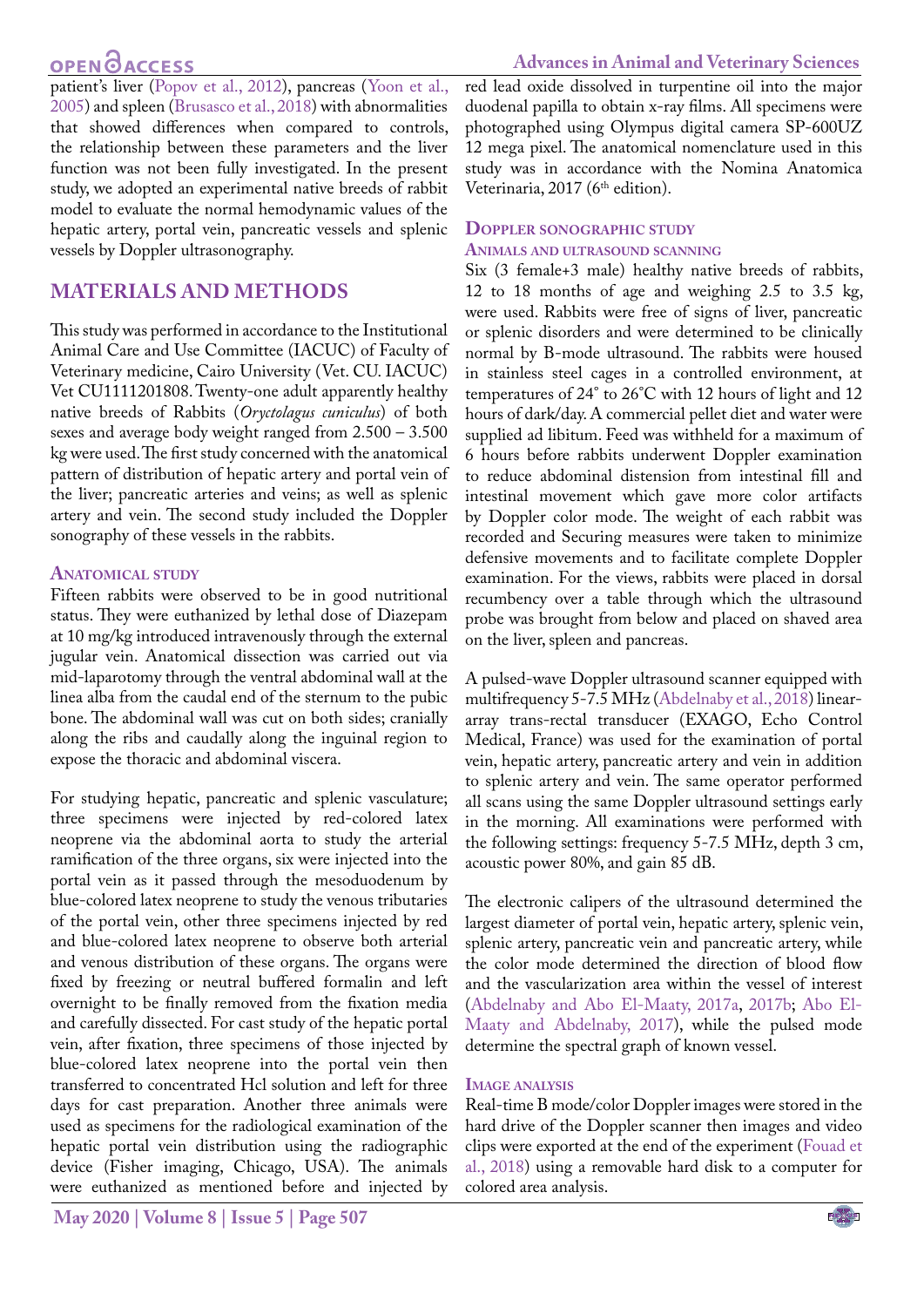# **OPEN GACCESS**

#### **Statistical analysis**

Descriptive statistics are presented as Mean ± the standard error of the mean (SEM). All normal value of portal vein diameter, portal vein velocity, hepatic artery Doppler indices, hepatic artery peak velocity, pancreatic vein diameter, pancreatic vein velocity, pancreatic artery Doppler indices, pancreatic artery peak velocity, splenic vein diameter, splenic vein velocity, splenic artery Doppler indices and splenic artery peak velocity, effect of the sex either male or female was studied and blood flow estimated by colored area was evaluated using SPSS software (2007). Duncan's Multiple Range test was used to differentiate between significant means at P<0.05.

#### **RESULTS**

#### **Anatomical study**

In rabbit, the celiac trunk [\(Figure 3, 4/2](#page-4-0)) divides into two main arteries; the splenic artery and a common trunk for the left gastric and the hepatic arteries [\(Figure 3, 4/3, 7, 8,](#page-4-0) [9\)](#page-4-0). Whereas, the liver is supplied via intrahepatic branches of the hepatic artery [\(Figure 1](#page-2-0)), the spleen was supplied via the proper splenic branches of the splenic artery [\(Figures](#page-4-0) [3A, B;](#page-4-0) [4A, B/3, 4](#page-4-1)), while the pancreas was supplied via pancreatic branches of the splenic, the gastroduodenal, the cranial and caudal pancreaticoduodenal arteries ([Figure 3](#page-4-0)). On the other hand, the venous drainage of these three organs were through venous tributaries of the portal vein which was an unpaired vein, receiving functional blood from stomach, spleen and pancreas and intestine except rectum and anus to deliver it to liver for detoxification and metabolism. In rabbit, the liver was functionally supplied via intrahepatic tributaries of the portal vein ([Figure 2](#page-3-0)), while the spleen and the pancreas were drained via extrahepatic tributaries of the portal vein ([Figure 4/24](#page-4-1)) which were the cranial mesenteric, gastrosplenic and gastroduodenal veins ([Figure 4 /25, 26, 32\)](#page-4-1).

#### **Hepatic artery and portal vein**

Close to the dorsal border of the rabbit liver, the hepatic artery ([Figure 1/1](#page-2-0)) gave off A. gastroduodenal is [\(Figure](#page-2-0)  $1a/1$ `), then after A. processus caudati (Figure  $1/2$ ) and continued distally on the cranial aspect of the portal vein, where it bifurcated ventral to the hepatic porta into the shorter right branch [\(Figure 1/3](#page-2-0)) and the longer left branch ([Figure 1/4](#page-2-0)). A. lobi caudati ([Figure 1/2](#page-2-0)) was a short vessel, emerged from the right aspect of the hepatic artery on a level with the caudate lobe isthmus, it penetrated the root of the caudate process and soon divided into two branches which followed the satellite ones of the portal vein to supply both surfaces of the caudate process. Ramus dexter ([Figure 1/3](#page-2-0)); it proceeded ventrad with the right portal branch through the parenchyma of the right lobe towards the liver margin. Along its course, it gave off several branches [\(Figure 1/5\)](#page-2-0)

#### **Advances in Animal and Veterinary Sciences**

to the different portions of the lobe, in addition the cystic artery ([Figure 1/6\)](#page-2-0) for the gall bladder and a fairly large dorsolateral branch ([Figure 1a/7](#page-2-0)) for the right dorsal part of the lobe. R. sinister ([Figure 1/4\)](#page-2-0); it accompanied the dorsal, ventral, cranial and caudal aspects of the left portal branch. At first, it gave off a dorsally directed omental branch ([Figure 1/8\)](#page-2-0) to spread through the papillary process of the caudate lobe, followed by the ventrally oriented artery of the quadrate lobe [\(Figure 1/9\)](#page-2-0), which detached an accessory branch ([Figure 1/10](#page-2-0)) for the right portion of the left medial lobe. The R. sinistri A. hepatica finally terminated into a left medial branch ([Figure 1/11](#page-2-0)) for the greater portion of the left medial lobe and two to three left lateral branches. In the most common pattern, two relatively large Rr. sinistri laterales arose; a dorsal branch [\(Figure 1/12](#page-2-0)) and a common trunk [\(Figure1b/13,14\)](#page-2-0) established by the union of the intermediate and ventral branches. In one examined specimen, the intermediate branch erupted by a common trunk with the dorsal one. In another investigated case, the three branches emerged separately from the terminal portion of the left hepatic branch ([Figure 1a/12, 13, 14](#page-2-0)). In all examined specimens, the left lateral arterial branches accompanied their satellite portal venous branches and its subsequent ramifications in the left lateral lobe.



Figure 1: a and b: Visceral surface of the rabbit liver dissected- showing the intrahepatic branches of the hepatic artery- injected with colored latex neoprene.

<span id="page-2-0"></span>a: Processus caudatus; lobus caudatus; a'. Processus papillaris, lobus caudatus; b: Lobus hepaticus dexter; c: Lobus quadratus; d: Lobus sinister medialis; e: Lobus sinister lateralis; f: Vesica fellea; g: Pylorus; 1: A. hepatica; 1': A. gastroduodenalis; 2: A. processus caudati; 3: R. dexter; 4: R. sinister; 5: Rr. Dextri; 6: A. cystica; 7: A. dorsalis lateralis lobi dexter; 8: R. omentalis; 9: A. lobi quadrati; 10: R. accessorius lobi sinistri medialis; 11: R. lobi sinistri medialis; 12: R. dorsalis lobi sinistri lateralis; 13: R. intermedius lobi sinistri lateralis; 14: R. ventralis lobi sinistri lateralis.

The portal vein [\(Figure 2/1\)](#page-3-0) divided on reaching the caudate process isthmus into a shorter right branch [\(Figure 2/2\)](#page-3-0)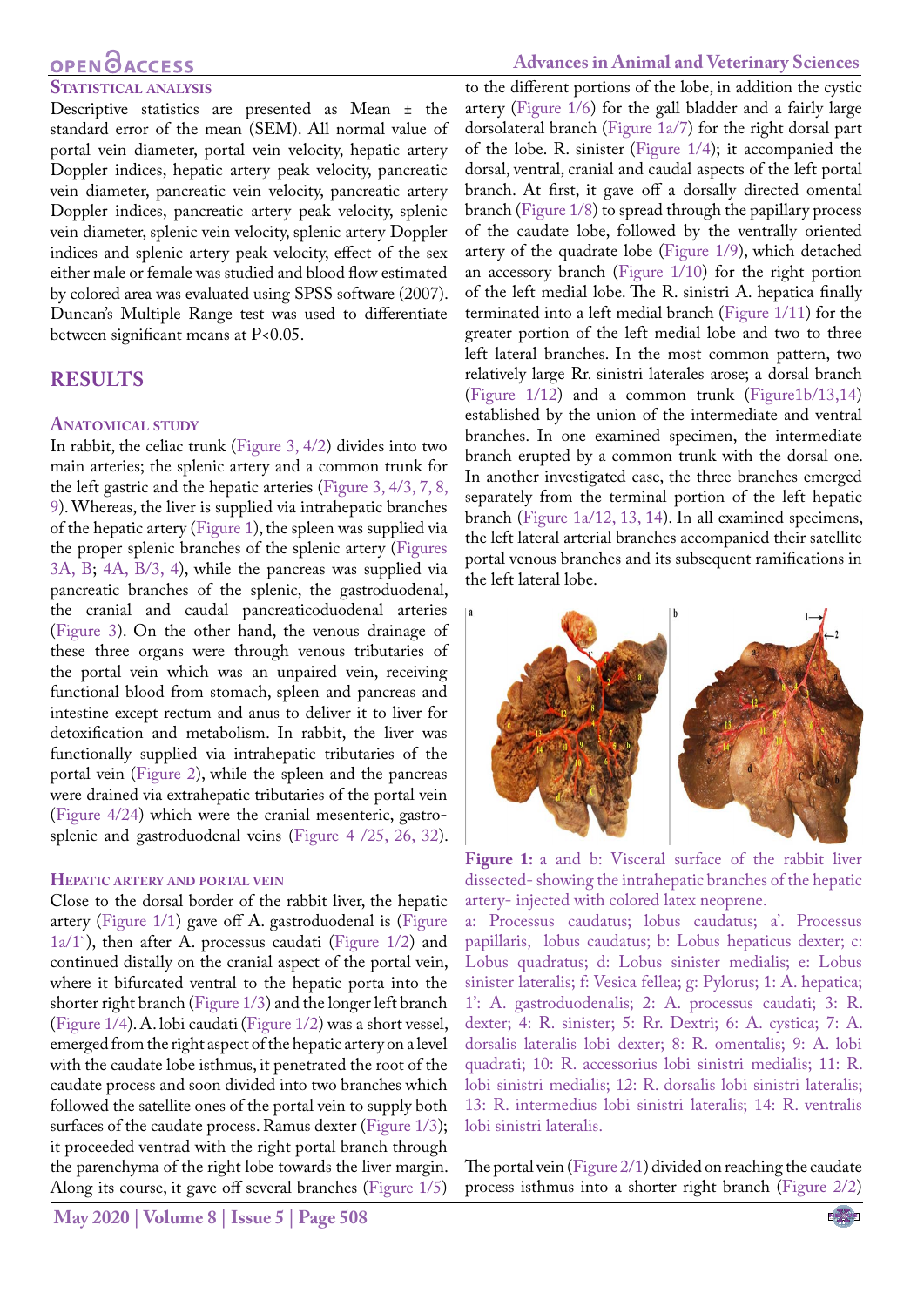#### **Advances in Animal and Veterinary Sciences**

and a longer left branch ([Figure 2/3\)](#page-3-0). The latter divided into a transverse part ([Figure 2/7](#page-3-0)) and an umbilical part [\(Figure 2/8\)](#page-3-0).



<span id="page-3-0"></span>**Figure 2:** Photographs showing the intrahepatic branches of the portal vein in Rabbit. (A and B): Visceral surface of the rabbit liver – dissected- injected with colored latex neoprene. A. Gall bladder in situ (injected), B. Gall bladder was removed. (C) colored latex neoprene cast– caudal view. (D) Radiographic X-ray film.

a: Processus caudatus, lobus caudatus; a': Processus papillaris, lobus caudatus; b: Lobus hepaticus dexter; c: Lobus quadratus; d: Lobus sinister medialis; e: Lobus sinister lateralis; f: Vesica fellea; 1: Venae portae; 2: R. dexter venae portae; 3: R. sinister venae portae; 4: R. dorsalis dexter; 5: R. ventralis dexter; 6: R. processus caudate; 7: R. sinister pars transversa; 8: R. sinister pars umbilicalis; 9: R. lobi dexter; 10: Rr. lobi dextri; 11: Rr. lobi quadrati; 12: Rr. Omentales; 13: Rr. lobi sinistri lateralis; 14: R. dorsalis lobi sinistri lateralis; 15: R. intermedius lobi sinistri lateralis; 16: R. ventralis lobi sinistri lateralis; 17: Rr. lobi sinistri medialis; 18: R. lobi quadrati; 19: Rr. quadrati dorsalis.

R. dexter venae portae [\(Figure 2/2\)](#page-3-0) was fairly large, originated from the right ventral aspect of the portal vein. It penetrated the root of the caudate process of the caudate lobe and bifurcated after a short course into a dorsal [\(Figure 2/4\)](#page-3-0) and a ventral branch ([Figure 2/5\)](#page-3-0). The parent venous branch and its subsequent divisions ramified into the parenchyma of the caudate process as caudate branches of the portal vein ([Figure 2/6](#page-3-0)).

R. sinister venae portae [\(Figure 2/3\)](#page-3-0) was the longest and the largest portal branch. It extended, beyond its separation

from the right one, ventrolaterally to the left, at first as a transverse part [\(Figure 2/7](#page-3-0)) between the ventral aspects of the caudate lobe isthmus and the papillary process of the caudate lobe, dorsally and the large right lobe and the quadrate lobe, ventrally. On a level with the boundary between the quadrate and the left medial lobes, the parent left portal vein curved sharply as an umbilical part ([Figure](#page-3-0)  [2/8\)](#page-3-0) which terminated abruptly just above the umbilical (round) notch. Along its course, the left branch of the portal vein detached R. lobi dexter, Rr. omentales, Rr. lobi sinistri lateralis and Rr. lobi sinistri medialis.

R. lobi dexter ([Figure 2/9](#page-3-0)); originated from the ventral aspect of the transverse part of the left portal branch, proceeded ventrolaterally through the parenchyma of the right lobe, accompanied the cystic duct of the gall bladder. It detached 3-4 relatively large lateral branches and several small medial ones ([Figure 2/10](#page-3-0)), ramified within the different portion of the right lobe, the gall bladder fossa as well as the dorsal part of the quadrate lobe [\(Figure 2/11](#page-3-0)).

Rr. omentales[\(Figure 2/12\)](#page-3-0); were represented by two small veins erupted from the dorsal aspect of the transverse part of the portal vein and ramified into the parenchyma of the papillary process of the caudate lobe.

Rr. lobi sinistri lateralis [\(Figure 2A, B, D/13](#page-3-0)); four to five veins erupted either separately or by a common trunk from the convexity of the curve between the transverse and the umbilical parts of the left portal branch. They were differentiated into dorsal [\(Figure 1/14](#page-2-0)), intermediate ([Figure 2/15](#page-3-0)), and ventral [\(Figure 2/16\)](#page-3-0) branches. Each radiated and ramified into the respective portions of the left lateral lobe.

Rr. lobi sinistri medialis ([Figure 2/17\)](#page-3-0); five to six branches emanated from the lateral and ventral aspects of the umbilical part of the left portal branch, proceeded ventrolaterally to supply the parenchyma of the left medial lobe.

R. lobi quadrati; a fairly large quadrate branch extended ventrocaudally from the ventral end of pars umbilicalis and branched into the middle and ventral portions of the quadrate lobe, the gall bladder fossa as well as the ventral part of the right lobe [\(Figure 2/18](#page-3-0)). It must be noted that, several twigs emanated from the pars transversa venae portae and its divisions; the R. lobi dexter as well as the medial aspect of the pars umbilicalis venae portae and ramified into the dorsal and the intermediate parts of the quadrate lobe [\(Figure 2/11, 18, 19\)](#page-3-0).

#### **Pancreatic arteries and veins**

The blood supply of the pancreas was categorized regarding the part of the organ being supplied; the cranial two thirds of the pancreatic right lobe was supplied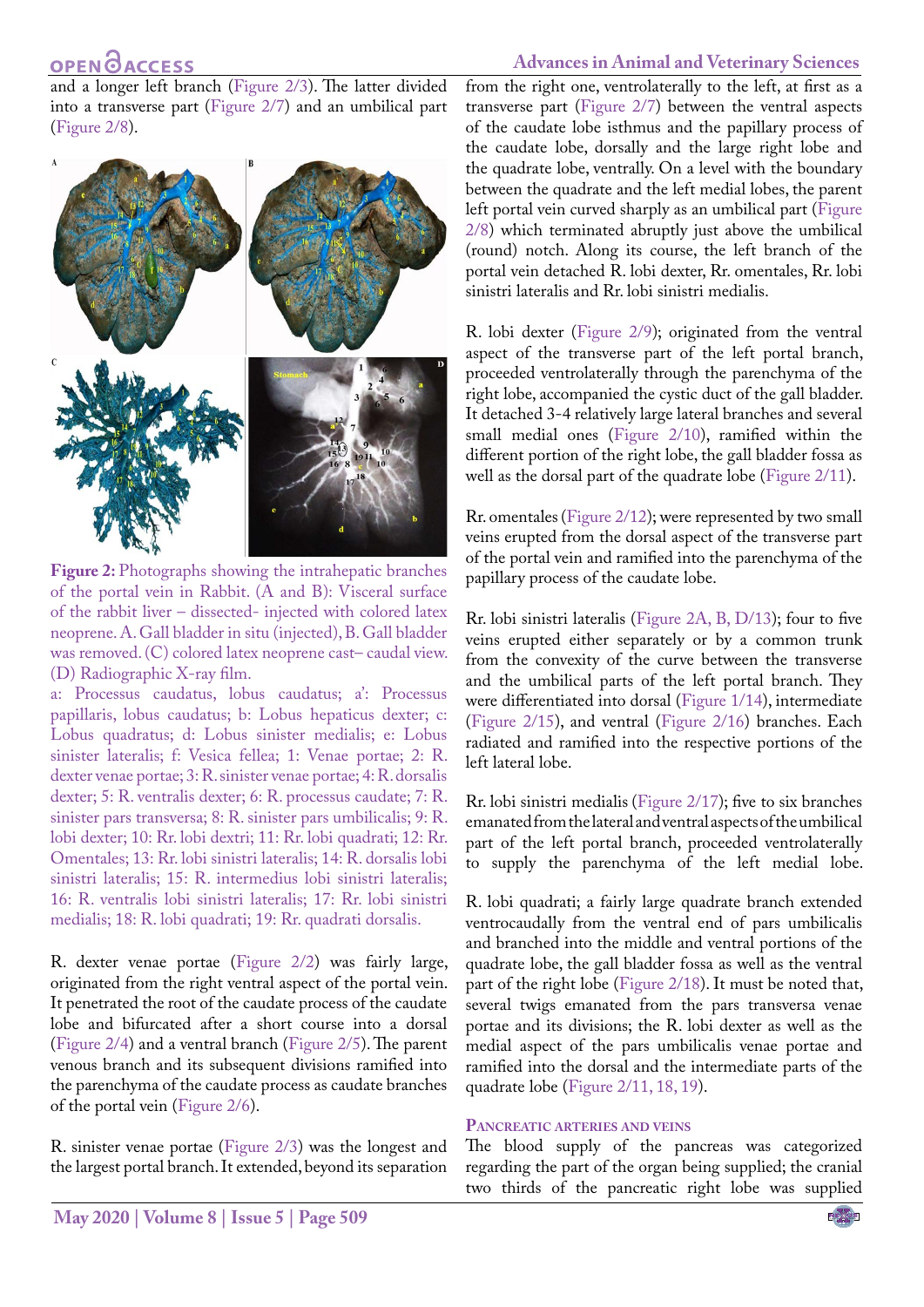

**Figure 3:** Photographs showing the blood supply of the pancreas and spleen in rabbit -dissected- injected with colored latex neoprene. (A): branches of the celiac trunk. (B): branches of the splenic artery. (C,D): Photographs showing the arterial supply of the body and right pancreatic lobe by branches of the gastroduodenal and caudal pancreaticoduodenal arteries.

<span id="page-4-0"></span>

<span id="page-4-1"></span>**Figure 4:** Photographs showing the branches of the extrahepatic tributaries of the portal vein draining the pancreas and spleen in rabbit, alongside their satellite arteries rabbit -dissected- injected with colored latex neoprene. (A): the extrahepatic tributaries of the portal vein, notice the gastrosplenic vein is cut and reflected. (B): the splenic vein and its branches. (C): branches of the

### **Advances in Animal and Veterinary Sciences**

gastroduodenal vein.

Legends for Figures 3 and 4: GSL: Gastrosplenic ligament; Pan (R): Right pancreatic lobe; Pan (B): Pancreatic body; Pan (L): Left pancreatic lobe. a: Processus caudatus; lobus caudatus; b: Lobus hepaticus dexter; c: Lobus quadratus; d: Lobus sinister medialis; e: Lobus sinister lateralis; 1: Abdominal aorta; 2: Celiac trunk; 3: Splenic artery; 4: Proper splenic arteries; 5: Short gastric arteries; 6: Pancreatic rami of 3; 7: Common trunk; 8: Left gastric arteries; 9: Hepatic artery; 10: Cranial pyloric artery; 11: Artery of the caudate lobe; 12: Gastroduodenal artery; 13: Pancreatic branch of 12; 14: Right gastroepiploic artery; 15: Cranial mesenteric trunk; 16: Left gastroepiploic artery; 17: Epiploic (Omental) branch; 18: Caudal pyloric artery; 19: Cranial pancreaticoduodenal artery; 20: Caudal pancreaticoduodenal artery; 21: Ante-mesenteric branch of 20; 22: Mesenteric branch of 20; 23: Pancreatic rami of 21 and 22; 24: Portal vein; 25: Cranial mesenteric vein; 26: Gastro-splenic vein; 27: Splenic vein; 28: Left gastric vein; 29: Short gastric veins; 30: Proper splenic veins; 31: Left gastroepiploic vein; 32: Gastroduodenal vein; 33: Pancreatic branch of 32; 34: Right gastroepiploic vein; 35: Cranial pancreaticoduodenal vein; 36: Right gastric vein; 37: Pancreatic veins of 27.

by fine pancreatic branches coming from the cranial pancreaticoduodenal artery of the gastroduodenal artery [\(Figures 3A, C](#page-4-0); [4/12, 19\)](#page-4-1), while the caudal third was supplied by the pancreatic branches of the ante-mesenteric artery of the caudal pancreaticoduodenal artery; a branch of the cranial mesenteric trunk [\(Figure 3D/15, 20, 21, 22,](#page-4-0) [23\)](#page-4-0), those pancreatic branches eventually anastomosed within the vicinity of the right pancreatic lobe. The body and left lobe of the pancreas were supplied by 3-6 small pancreatic branches (rami pancreatici) arising from the splenic artery, 2mm from its celiac origin ([Figures. 3A,](#page-4-0) [B](#page-4-0); [4A, B/3, 6\)](#page-4-1), in addition to a direct pancreatic branch given off the gastroduodenal artery to the pancreatic body [\(Figure 3A, 4/12, 13\)](#page-4-0).

The main tributaries of the pancreas of rabbit into the portal vein were the cranial pancreaticoduodenal vein of the gastroduodenal vein which drained the first two thirds of the pancreatic right lobe [\(Figure 4/32, 35\)](#page-4-1), the caudal pancreaticoduodenal vein of the cranial mesenteric trunk draining the caudal third [\(Figure 4A/ 25](#page-4-1)), the gastroduodenal vein also received a pancreatic ramus to drain the pancreatic body ([Figure 4/33\)](#page-4-1), while the left pancreatic lobe was drained through pancreatic branches of the splenic vein [\(Figure 4B/37](#page-4-1)).

#### <span id="page-4-2"></span>**Splenic artery and vein**

The spleen in rabbit was nourished mainly by a direct branch of the celiac trunk; the splenic artery which coursed to the left towards the splenic hilus in the gastrosplenic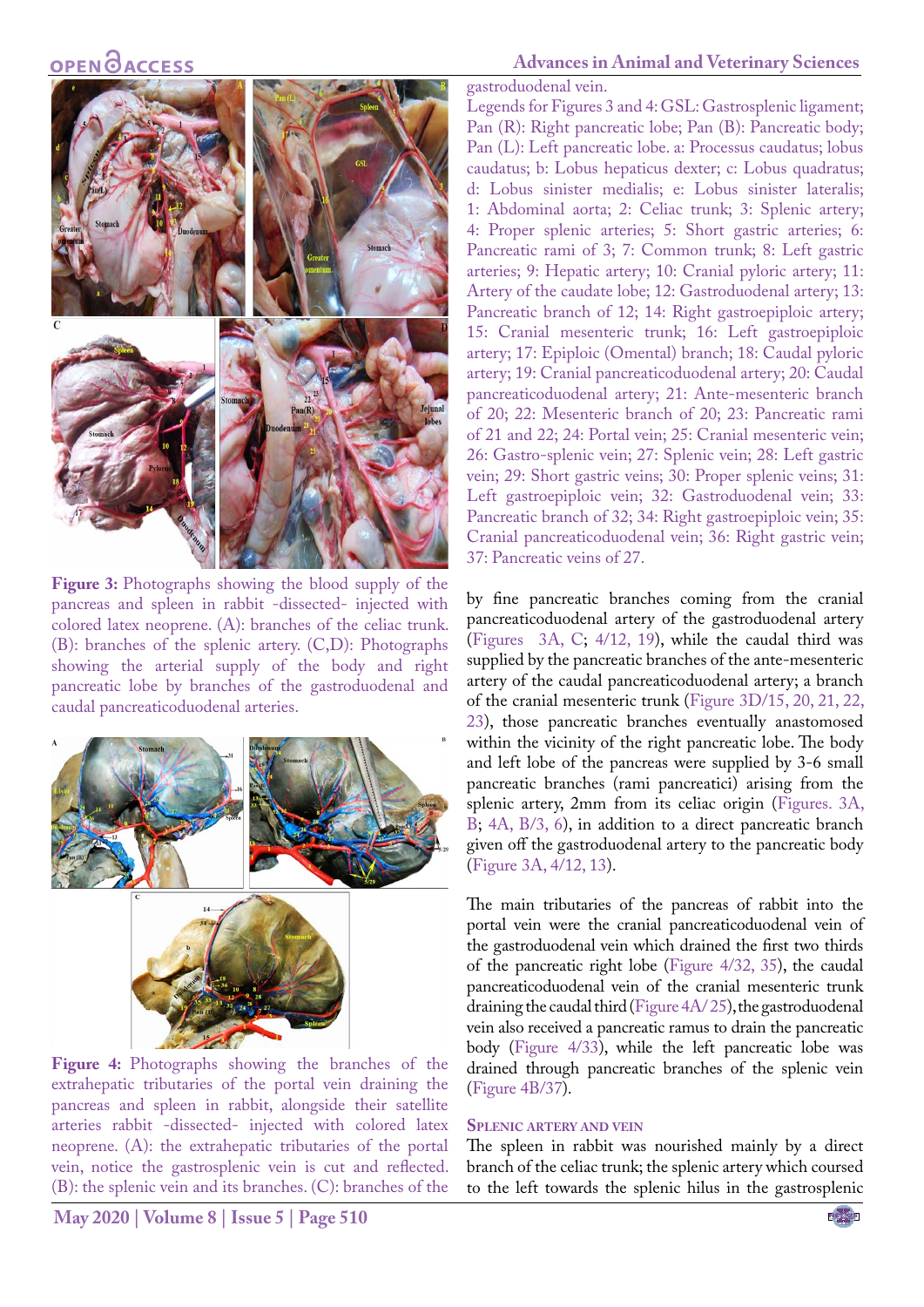#### **Advances in Animal and Veterinary Sciences**

**Table 1:** Normal parameters (mean ±SEM) of portal vein and hepatic artery with its doppler indices and systolic velocity in rabbit.

| Parameter              | Mean $\pm$ SEM(F)       | $Mean \pm SEM(M)$                           | Range                         | Average                 | P-value     |
|------------------------|-------------------------|---------------------------------------------|-------------------------------|-------------------------|-------------|
| PV diameter(mm)        | $5.43^{\ast}$ ± 0.45    | $5.41^{\circ} \pm 0.32$                     | $5.21 - 6.99$                 | $5.62 \pm 0.68$         | 0.04        |
| $PV$ velocity $(cm/s)$ | $38.21^{\circ}$ ± 7.88  | $38.11^{\ast}$ ± 3.18                       | 32.11-43.65                   | $38.8 \pm 0.312$        | 0.001       |
| HA diameter(mm)        | $4.12 \pm 0.21$         | $4.02 \pm 0.01$                             | $4.03 - 5.89$                 | $4.49\pm0.01$           | 0.001       |
| <b>HAPI</b>            | $0.87 \pm 0.11$         | $0.81^*$ ±0.21                              | $0.84 - 0.93$                 | $0.89 \pm 0.03$         | 0.01        |
| HA RI                  | $0.61^* \pm 0.03$       | $0.59^* \pm 0.04$                           | $0.55 - 0.81$                 | $0.65 \pm 0.02$         | 0.01        |
| $HA$ $PSV$ (cm/s)      | $34.12^{\ast} \pm 3.24$ | $34.00^{\circ}$ ±2.36                       | 30.54-38.25                   | $35.12 \pm 2.65$        | 0.002       |
| HA S/D<br>$\alpha$     | $4.65 \pm 0.12$<br>T(T) | $4.15 \pm 0.11$<br><b>DI</b><br>$T T A$ $T$ | $4.22 - 5.11$<br>$\mathbf{H}$ | $4.72 \pm 0.44$<br>DOTT | 0.09<br>- 1 |

SEM: standard error of mean; PV: portal vein; HA: hepatic artery; PI: pulstility index; RI: resistance index; PSV: peak systolic velocity; S/D: systolic /diastolic. \* Means are significantly different at P<0.05.

<span id="page-5-0"></span>

| Table 2: Normal parameters (mean ±SEM) of pancreatic vein (PV) and pancreatic artery (PA)with its Doppler indices |  |  |  |  |
|-------------------------------------------------------------------------------------------------------------------|--|--|--|--|
| and systolic velocity in rabbit.                                                                                  |  |  |  |  |

| <b>Parameter</b>  | Mean $\pm$ SEM(F)     | Mean $\pm$ SEM(M)     | Range         | Average          | P-value |
|-------------------|-----------------------|-----------------------|---------------|------------------|---------|
| PV diameter(mm)   | $1.22^*+0.01$         | $1.18^* \pm 0.05$     | $0.95 - 1.36$ | $1.29 \pm 0.02$  | 0.02    |
| PV velocity(cm/s) | $19.32^{\ast}$ ± 2.35 | $17.11^* + 4.25$      | 15.23-24.36   | $19.56 \pm 3.65$ | 0.01    |
| PA diameter(mm)   | $1.35^* + 0.15$       | $1.24 \pm 0.11$       | $1.11 - 4.32$ | $1.39 \pm 0.11$  | 0.02    |
| <b>PAPI</b>       | $1.05^*$ ± 0.33       | $1.01^*$ ± 0.04       | $0.99 - 1.19$ | $1.11 \pm 0.21$  | 0.001   |
| <b>PARI</b>       | $0.79^*$ ± 0.12       | $0.72^*$ ± 0.01       | $0.71 - 0.82$ | $0.77 \pm 0.03$  | 0.001   |
| PA PSV (cm/s)     | $22.14^{\circ}$ ±4.25 | $20.36^{\ast}$ = 6.24 | 18.25-26.32   | $23.35 \pm 5.32$ | 0.04    |
| PA S/D            | $3.35\pm0.21$         | $3.01 \pm 0.03$       | $3.01 - 3.87$ | $3.12 \pm 0.55$  | 0.11    |

SEM: standard error of mean; PV: pancreatic vein; PA: pancreatic artery; PI: pulstility index; RI: resistance index; PSV: peak systolic velocity; S/D: systolic /diastolic. \* Means are significantly different at P<0.05

<span id="page-5-1"></span>**Table 3:** Normal parameters (mean ±SEM) of splenic vein (SV) and splenic artery (SA) with its Doppler indices and systolic velocity in rabbit.

| Parameter         | Mean $\pm$ SEM(F)     | Mean ±SEM(M)            | Range         | Average           | P-value |
|-------------------|-----------------------|-------------------------|---------------|-------------------|---------|
| SV diameter(mm)   | $6.01^* \pm 0.18$     | $5.81^* \pm 0.21$       | $5.11 - 7.19$ | $5.89 \pm 0.63$   | 0.01    |
| SV velocity(cm/s) | $27.91^{\ast}$ ± 6.95 | $26.43^{\ast} \pm 3.68$ | 25.81-30.85   | $28.12 \pm 2.24$  | 0.01    |
| SA diameter(mm)   | $5.62^* \pm 0.22$     | $5.14 \pm 0.12$         | $5.02 - 6.33$ | $5.56 \pm 0.08$   | 0.01    |
| <b>SAPI</b>       | $1.02^{\ast}$ ± 0.35  | $0.98^*$ ± $0.14$       | $0.89 - 1.19$ | $0.99 \pm 0.36$   | 0.002   |
| SA RI             | $0.77^*$ ± 0.03       | $0.62^*$ ± 0.11         | $0.69 - 0.89$ | $0.75 \pm 0.41$   | 0.002   |
| $SA$ PSV $(cm/s)$ | $25.41^{\ast}$ ± 2.56 | $24.02^{\ast} \pm 3.02$ | 20.24-30.75   | $25.34 \pm 30.25$ | 0.001   |
| SA S/D            | $3.62 \pm 0.12$       | $3.21 \pm 0.04$         | $3.01 - 4.11$ | $3.58 \pm 0.05$   | 0.09    |

SEM: standard error of mean; SV: splenic vein; SA: splenic artery; PI: pulstility index; RI: resistance index; PSV: peak systolic velocity; S/D: systolic /diastolic. \* Means are significantly different at P<0.05

ligament giving off 3-5 proper splenic branches to the spleen ([Figures 3A, B;](#page-4-0) [4A, B/3, 4\)](#page-4-1), short gastric arteries to the greater curvature of the stomach [\(Figures 3A, B](#page-4-0); [4A,](#page-4-1) [B/5](#page-4-1)) till it reached the base of spleen where it continued as left gastroepiploic artery [\(Figures 3B](#page-4-0), [4A/16](#page-4-1)) which gave small epiploic (omental) branches to the greater omentum [\(Figures 3B, C/17](#page-4-0)) and continued to anastomose with the right gastroepiploic artery [\(Figures 3A, C](#page-4-0), [4/14\)](#page-4-1).

The portal vein received the splenic venous blood via the gastrosplenic tributary formed by the union of left gastric

and splenic veins ([Figure 4/26, 27, 28](#page-4-1)); the latter vein was about 5-6 cm long and receives proper splenic veins from the splenic hilus [\(Figure 4/30\)](#page-4-1) as well as left gastroepiploic, pancreatic and short gastric veins [\(Figure 4/29, 31, 37](#page-4-1)).

#### **Doppler sonographic study**

From the detailed anatomical study and dissection, it was easy to know the exact vessel of interest and locate it using Doppler US, depending on its anatomic topography and surrounding landmarks. It was found that the major vessels supplying the liver and spleen; hepatic artery, portal vein,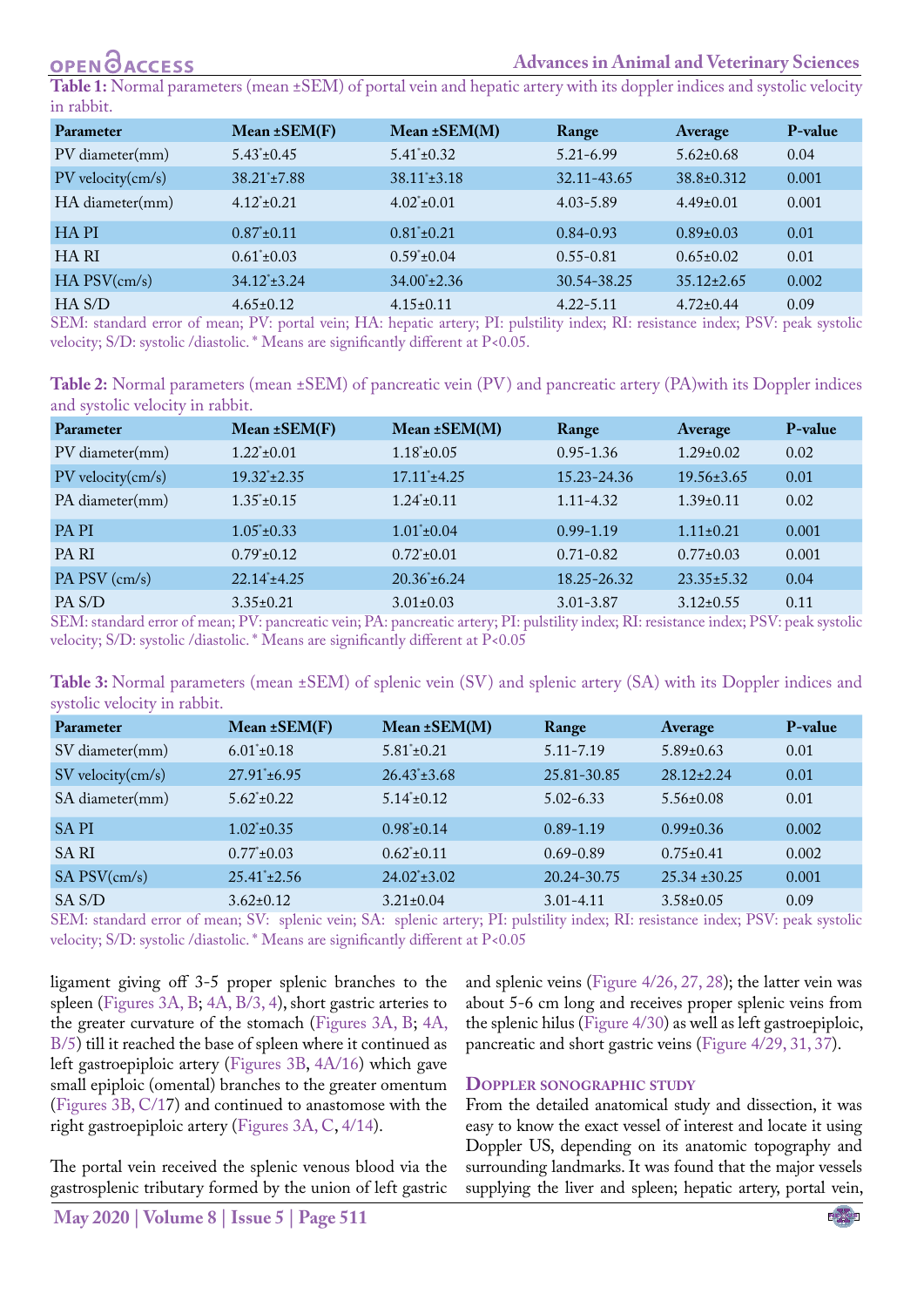splenic artery and vein, were easily detected. However, the pancreatic parts were supplied by pancreatic branches of different origins, and it was noticed that only the cranial pancreaticoduodenal artery and vein supplying the cranial two thirds of the right pancreatic lobe were easily detected on Doppler US using the pylorus and first part of duodenum as a leading guide, while the small fine pancreatic branches of the splenic artery and vein supplying the left pancreatic lobe were difficult to be observed as they were concealed by the overlying spleen.

#### **Hepatic artery (HA) and portal vein (PV) normal doppler parameter**

The normal ranges of portal vein and hepatic artery are showed in [Table 1](#page-4-2), days of observation affected the normal diameter of portal vein significantly (P=0.04), and its velocity (P=0.001). The mean diameter of portal vein was (5.43±0.45, 5.41±0.32) with a range (5.21-6.99) in mm but its value increased in female than male rabbit .as well as its velocity measured with a normal value (38.21±7.88, 38.11±3.18) with a range (32.11-43.65) [\(Figure 5B\)](#page-6-0).While the hepatic artery Doppler indices which significantly (P=0.01) indicated amount of blood flow were also measured as the PI, RI and S/D of hepatic artery were (0.87±0.11, 0.81±0.21, 0.61±0.03, 0.59±0.04, 4.65±0.12, 4.15±0.11), respectively. The hepatic artery diameter was significantly  $(P=0.001)$  higher in female  $(4.12\pm0.21)$  than in male rabbit  $(4.02\pm0.01)$  with a range  $(4.03-5.89)$  and average (4.49±0.01). The artery peak systolic velocity measures gave a normal value for rabbit and also affected significantly between gender (34.12±3.24, 34.00±2.36) with a range (30.54-38.25) and average (35.12±2.65) [\(Figure 5A\)](#page-6-0).

#### **Pancreatic artery and vein doppler parameters**

The normal ranges of pancreatic vein and pancreatic artery were showed in [Table 2](#page-5-0), all values of pancreatic vein were significantly higher in female rabbit that male rabbit in diameter and velocity (P=0.02, P=0.01), respectively. The mean diameter of PV was (1.22±0.01, 1.18±0.05) with a range and average (0.95-1.36, 1.29±0.02) in mm but its value increased in female than male rabbit .as well as its velocity measured with a normal value (19.32±2.35, 17.11±4.25) with a range (15.23-24.36) and average (19.56±3.65) [\(Figure 5D\)](#page-6-0).While the pancreatic artery (PA) Doppler indices which significantly (P=0.001) indicated the vascular perfusion were also measured as the PI, RI and S/D of PA were  $(1.05 \pm 0.33, 1.01 \pm 0.04,$ 0.79\* ±0.12, 0.72\* ±0.01, 3.35±0.21, 3.01±0.03), respectively but S/D gave no significant effect between sex. The PA diameter was higher in female (1.35\* ±0.15) than in male rabbit (1.24\* ±0.11). In addition to the artery peak systolic velocity measures gave a normal value for rabbit and also affected significantly (P=0.04) between gender (22.14\* ±4.25, 20.36\* ±6.24) with a range (18.25-26.32) and average (23.35±5.32) ([Figure 5C](#page-6-0)).

#### **Advances in Animal and Veterinary Sciences**



<span id="page-6-0"></span>**Figure 5:** Ultrasonogram showing pulsed wave doppler mode of rabbit hepatic artery (A), portal vein (B), Cranial pancreaticoduodenal artery (C), Cranial pancreaticoduodenal vein (D), splenic artery (E) and Splenic vein (F) with a a gate opened in the known artery to measure amount of blood flow and a gate opened in the known vein to measure amount of blood drainage.

#### **Splenic artery and vein doppler parameters**

The normal ranges of splenic vein (SV) and splenic artery (SA) were showed in [Table 3](#page-5-1), all values of SV were significantly higher in female than male one in diameter and velocity (P=0.01, P=0.01), respectively. The mean diameter of SV was  $(6.01 \pm 0.18, 5.81 \pm 0.21)$  with a range and average  $(5.11 - 7.19, 5.89 \pm 0.63)$  in mm but its value increased in female than male rabbit. As well as its velocity measured with a normal value (27.91±6.95, 26.43±3.68) with a range (25.81-30.85) and average (5.89±0.63) ([Figure 5F](#page-6-0)).While the splenic artery (SA) Doppler indices which significantly (P=0.002) indicate the vascular perfusion were also measured as the PI, RI and S/D of SA were (1.02±0.35, 0.98±0.14, 0.77±0.03, 0.62±0.11, 3.62±0.12, 3.21±0.04), respectively but S/D gave no significant effect between sex. The SA diameter in mm was significantly (P=0.01) higher in female  $(5.62\pm0.22)$  than in male rabbit  $(5.14\pm0.12)$ . In addition to the artery peak systolic velocity measured gave a normal value for rabbit and also affected significantly  $(P=0.001)$ between gender (25.41±2.56, 24.02±3.02) with a range (20.24-30.75) and average (25.34 ±30.25) ([Figure 5E](#page-6-0)).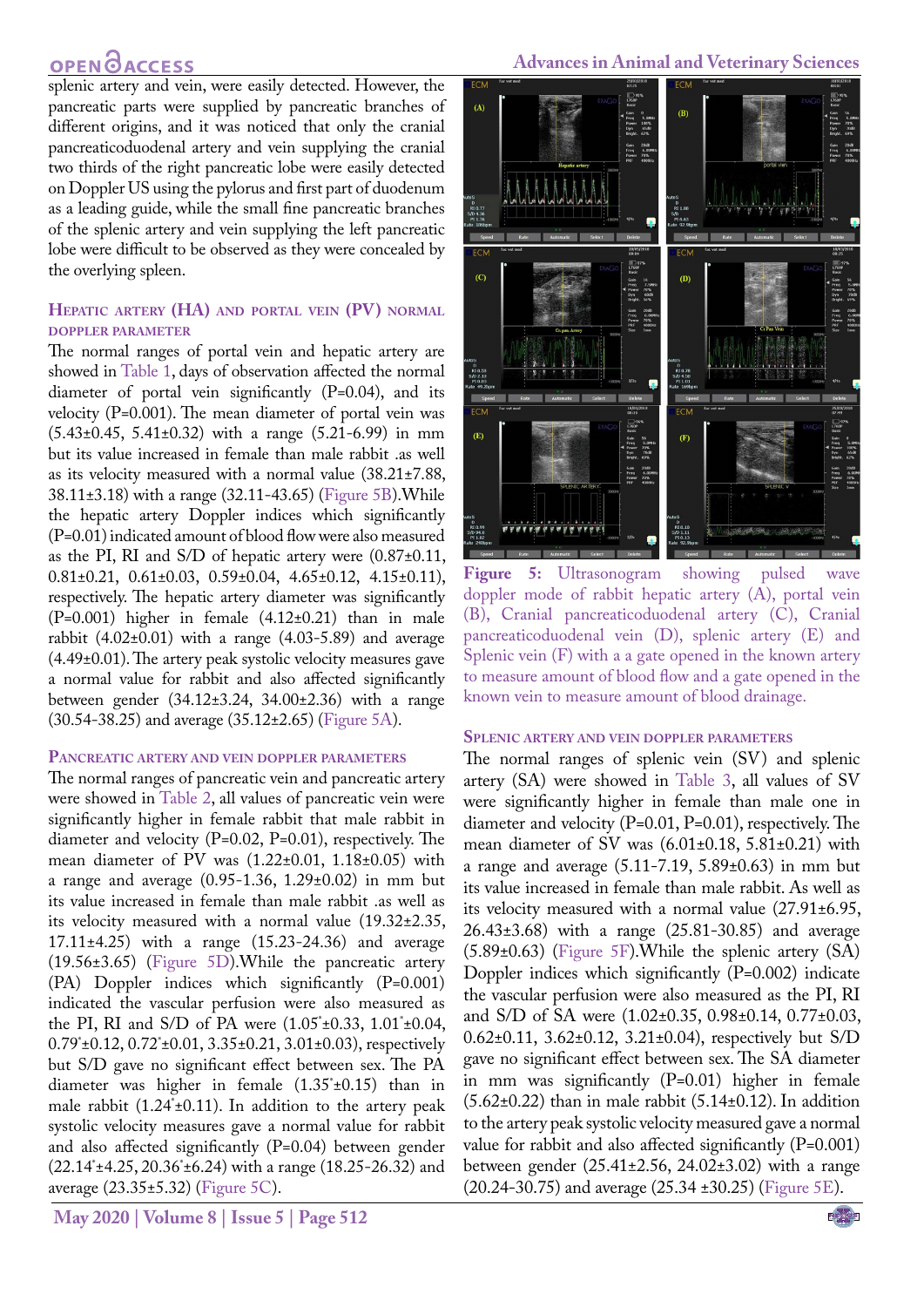# **OPEN OACCESS DISCUSSION**

#### **Anatomical study**

Our investigations revealed that the celiac artery of rabbit divided into two main arteries; the splenic artery and a common trunk for left gastric and hepatic arteries, where the latter gives rise to the gastroduodenal artery. A result which did not simulate the reports of [\(Abidu-Figueiredo](#page-10-6) [et al., 2008](#page-10-6)) in rabbits that the celiac artery gave off splenic and left gastric arteries, the latter subdivided into hepatic and gastroduodenal arteries. While ([Ozdemir et al., 2013\)](#page-11-1) confirmed that the celiac artery in Chinchilla was divided into four main branches; the left gastric, hepatic, splenic and gastro-splenic arteries. Moreover, results observed by [\(Xavier-Silva et al., 2012\)](#page-12-1) in cats and those of (Niza et al., 2003) in dogs revealed that both the celiac trifurcation into the splenic; left gastric and common hepatic arteries or bifurcation into the gastro-splenic and the common hepatic were the prominent morphological arrangement. But our observations in the current study revealed the bifurcation of celiac artery in rabbit into splenic artery and common trunk for left gastric artery and hepatic artery.

Our observation was similar to that reported by ([Popesko](#page-11-2) [et al., 2002;](#page-11-2) [Abidu-Figueiredo et al., 2008](#page-10-6); [Ikegami et](#page-10-7) [al., 2016](#page-10-7)) in rabbits that the splenic artery directed to the left towards the splenic hilus where it gave off 3-5 proper splenic branches and along its course in the gastro-splenic ligament, sends short gastric arteries to the stomach greater curvature till reaching the ventral end of spleen where it is continued as a left gastroepiploic artery which gives small branches to the greater omentum (epiploic branches) and continue to anastomose with the right gastroepiploic branch of the gastroduodenal artery. In agreement with the results of [\(Abidu-Figueiredo et al.,](#page-9-3) [2005\)](#page-9-3) in cats and [\(Ozdemir et al., 2013](#page-11-1)) in chinchilla rabbits, the splenic artery, after 2 mm from its origin, gave off small pancreatic branches to the body and left lobe of the pancreas, named pancreatic branches (rami pancreatici) which were 3-6 in number.

It was reported that the cranial pancreaticoduodenal artery was a branch of the gastroduodenal artery in porcupines (Atalar and Yilmaz, 2004), badgers ([Yilmaz et al., 2004\)](#page-12-2) and carnivores ([Getty, 1975;](#page-10-8) [Nickel et al., 1981\)](#page-11-3). A result which is similar to our findings but disagreed with that found by ([Ozdemir et al., 2013](#page-11-1)) in rabbits who confirmed that the cranial pancreaticoduodenal artery arose directly from the hepatic artery. Our observations agreed with the results of ([Slatter, 2003;](#page-11-4) [Lim et al., 2013\)](#page-11-5) in dogs, that the right lobe of pancreas supplied by both the cranial pancreaticoduodenal artery for the body and proximal portion of right lobe while the caudal pancreaticoduodenal artery for the distal portion of right lobe of the pancreas.

#### **Advances in Animal and Veterinary Sciences**

According to the present investigations, the rabbit hepatic artery gave off the A. lobi caudati and then after divided into R. dexter and R sinister. A result which was in accordance with [Ahmed et al. \(1984\),](#page-10-9) [El-nady \(1993\),](#page-10-10) [Alloush \(1997\)](#page-10-11), [Barone \(1997\)](#page-10-12) in the same animal, but contradicted the findings of [\(Osman and Hagrass, 1986;](#page-11-6) [Hagrass and](#page-10-13) [Swielem, 1990](#page-10-13); Abd El-hady, 2002) in ruminants as well as [\(Farag, 1990](#page-10-14)) in camel, who stated that the hepatic artery bifurcated directly into a right and a left branch.

Concerning the origin of the A. cystica from the R. dexter was recorded also in the rabbit ([Alloush, 1997](#page-10-11)) and in swine and ruminants ([Nickel et al., 1981\)](#page-11-3). However, in carnivores, it was emanated either from the hepatic artery before its division [\(Anderson and Anderson, 1994](#page-10-15)) or from the left hepatic branch. A condition which was not observed in any of the examined liver specimens of rabbit.

Our study is in accordance with the observations of [\(Sharma et al., 2015\)](#page-11-7) in dogs, that the Portal vein drained the blood of stomach, pancreas, spleen and all the intestine except for the anus and rectum.

Our investigations were in agreement with those of ([Seo](#page-11-8) [et al., 2001\)](#page-11-8) in rabbits, who demonstrated that the most common anatomical pattern called "Conventional" which was the presence of an original portal vein which was formed mainly by the confluence of the mesenteric and the gastro-splenic veins. Our observations revealed that the extrahepatic tributaries of portal vein in studied rabbits were the gastro-splenic, gastroduodenal and mesenteric veins. While [\(Heath and House, 1970](#page-10-16)) in cats mentioned; the splenic, gastroduodenal, cranial and caudal mesenteric veins. However, [\(Ozudogru et al., 2005;](#page-11-9) [Maher, 2015\)](#page-11-10) in cats reported five tributaries; the splenic, gastroduodenal, right gastric, mesenteric and cystic veins. On the other hand, ([Wingerd, 1985\)](#page-12-3) in rabbits reported six tributaries; the cranial and caudal mesenteric veins, pancreaticoduodenal, gastroepiploic, gastro-splenic and coronary veins.

The splenic vein was formed by the union of the left gastroepiploic, pancreatic, proper splenic and short gastric veins and conjugates with the left gastric forming the gastro-splenic vein [\(Popesko et al., 2002;](#page-11-2) [Abidu-Figueiredo](#page-10-6) [et al., 2008](#page-10-6)) in rabbits. A result which was similar to our findings in the present study. The left gastroepiploic vein is found to be anastomosed with the right gastroepiploic vein in all studied rabbits. The right gastroepiploic vein draining blood to and was found as a tributary of the gastroduodenal vein. While, (Artico et al., 1998) in the domestic rabbits and cats reported a different result that the right gastroepiploic vein was a tributary to the splenic vein. A result which was not recorded in any of our specimens of rabbits.

Our present results in rabbits were similar to the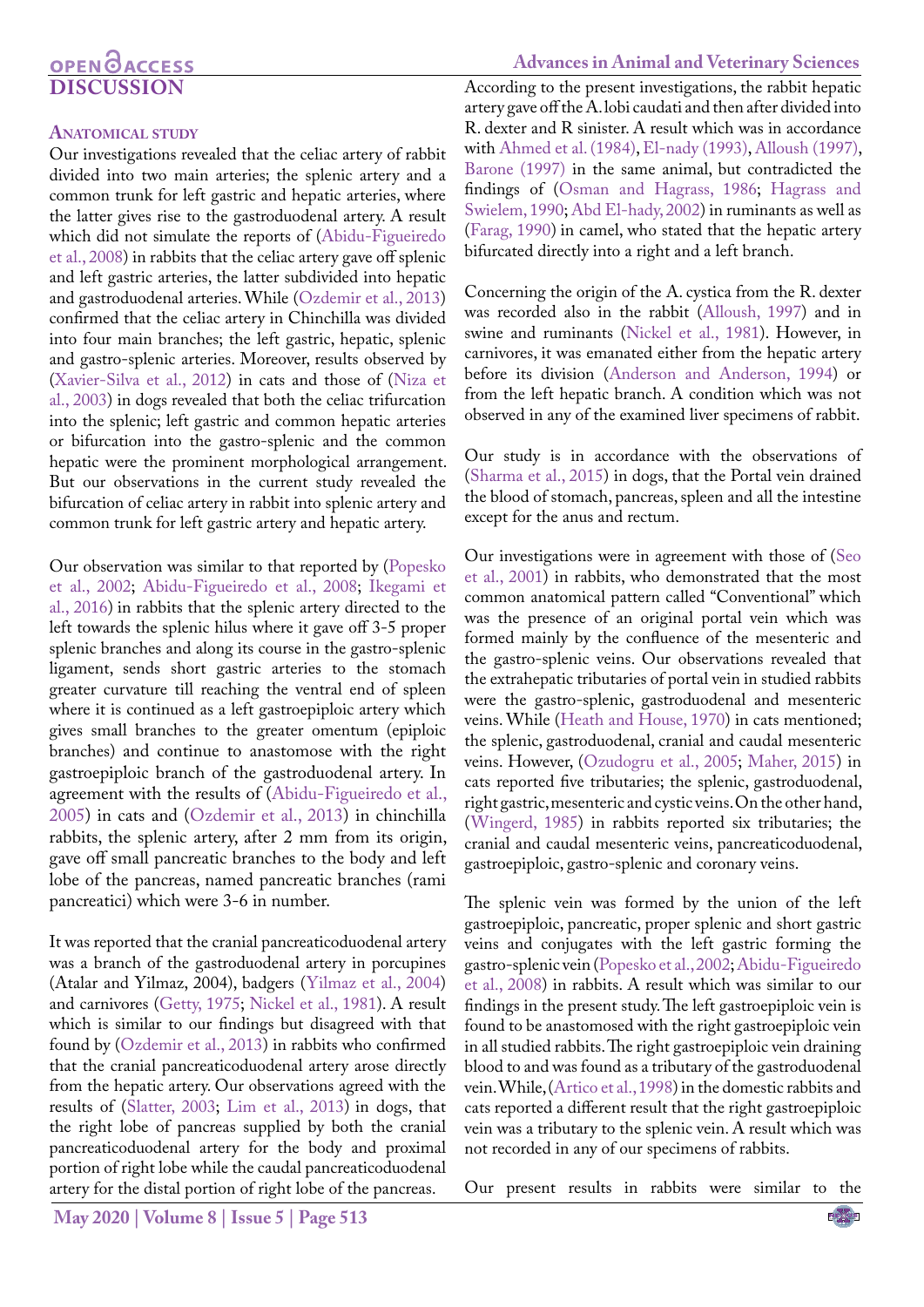**Advances in Animal and Veterinary Sciences**

observations of [\(Ozudogru et al., 2005](#page-11-9)) in cats that the drainage of the cranial two third of the right lobe of pancreas was done by the cranial pancreaticoduodenal vein of the gastroduodenal vein while the caudal third was drained by the caudal pancreaticoduodenal vein of the cranial mesenteric vein. In addition, the drainage of the left lobe was done by venous branches coming from the splenic vein.

According to Páramo et al. (2017), the rabbit intrahepatic portal vein was divided into three primary branches; R. processus caudati, R. dexter and R. sinister. A statement which was not accepted in the present investigation, from their directions and sizes, the portal vein bifurcated on a level with the caudate lobe isthmus into the shorter R. dexter, and the longer R. sinister. The former ramus supplied and distributed only into the caudate process of the caudate lobe and therefore, it could be favourly named also the R. processus caudati. While, the left ramus represented the continuation of the parent portal vein and branched into the remaining portions of the liver parenchyma.

According to [Ozudogru et al. \(2005\)](#page-11-9) in van cat, and in canine ([Zwingenberger et al., 2005;](#page-12-4) Ursic et al., 2007; [Hall](#page-10-17)  [et al., 2015;](#page-10-17) [Sharma et al., 2015](#page-11-7)), the right portal branch was distributed to the right lateral lobe as well as the caudate process of the caudate lobe, while the longer left portal branch branched into the right medial lobe and the remaining liver portions. The present study on the rabbit liver, recorded that the portal branch of the right lobe was erupted as the first branch of the left portal branch, simulating the previous observations in van cat and canine. In this respect, [Rex \(1888\)](#page-11-11) named it as R. cysticus, while [Elias and Petty \(1953\)](#page-10-18) termed it as R. centralis.

In the present investigation in rabbits' livers, the left branch of the portal vein was differentiated into pars transversa and pars umbilicalis on the basis of the [NAV \(2017\)](#page-11-12), and some relevant literatures [\(Ranjbar and Ghandiri, 2011](#page-11-13)), However, [Sharma et al. \(2015\)](#page-11-7) divided it into transverse and oblique portions.

#### **Doppler sonographic study**

This study was aimed at assessing using Sonography the normal mean portal vein diameter and its velocity determination by sex. The study revealed a normal mean portal vein diameter of 5.43 mm ±0.45 SE in female and 5.41 mm ±0.32 SE in male with a variation between sex. In addition, the normal mean portal vein diameter seemed to have varied by sex. The normal mean portal vein diameter in our setting average (5.62±0.68) ranged from (5.21-6.99) in a human study done in Addis Ababa, Ethiopia the mean diameter (7.9 mm±2 SD) ([Hawaz et al., 2012](#page-10-19)). And other other studies done in USA (11 mm±2 SD) ([Weinreb et](#page-12-5)  [al., 1982\)](#page-12-5), Nigeria (11.45 mm±1.49 SD) ([Anakwue et al.,](#page-10-20) 

[2009\)](#page-10-20), and Kolkata (11.54 mm) [\(Lopamudra et al., 2011\)](#page-11-14). In humans also, sex variation of the mean portal diameter was studied [\(Geleto et al., 2016](#page-10-21); [Ravi et al., 2011;](#page-11-15) [Hawaz](#page-10-19) [et al., 2012](#page-10-19)) and found that mean diameter of the portal vein did not vary by sex.

This study evaluated the normal portal vein velocity ranged (32.11-43.65). The mean velocity values obtained in this study for portal vein right branch flow also obtained in other studies of the main portal vein, in which the normal value was between in dog [\(Nyland and Fisher, 1990](#page-11-16)). The assessment of portal vein blood flow velocity was important, since the main portal vein was responsible for carrying, on average, 75% of the total blood received by the liver [\(Kantrowitz et al., 1989](#page-11-17)). In human contrast to our finding, tested 35 volunteers were tested and the normal value of portal venous flow and the blood flow velocity was assested [\(Brown et al., 1989](#page-10-22)), however, all other publications state that reduced blood flow and velocities dropping to less than 15 cm/s indicated portal hypertension and slowing of the blood flow in the portal venous bed increases the risk of thrombosis (Bernades et al., 1992; [Iranpour et al., 2016\)](#page-11-18).

While the hepatic artery Doppler indices in this study indicate the amount of blood flow were also measured as the PI, RI and S/D of hepatic artery ranged (0.84-0.93, 0.55-0.81, 4.22-5.11), respectively. In studies with human hypertension, the hepatic arterial pulsatility index was significantly higher in patients than in controls, which indicated lower vascularity (Iwao et al., 1997). In addition to the decrease in hepatic arterial RI (RI < 0.55) than a normal value due to increased diastolic flow is a more ominous finding than increased RI and is usually of concern for arterial complications. Decreased RI may occasionally be a transient finding on an immediate postoperative scan, which resolved in a few days. This was probably due to anastomotic edema in the postoperative period (Sanyal et al., 2014), in addition to the hepatic artery is a lowresistance systemic artery with low-resistance monophasic waveforms., in the case of portal hypertension or portal vein thrombosis, both of which decrease the portal venous flow within the liver, the arterial flow rate and velocity may increase as a compensatory response [\(McNaughton and](#page-11-19) [Abu-Yousef, 2011](#page-11-19)). In addition to in cases suffered from portal vein thrombosis have been shown to have decreased hepatic arterial resistive indices, in some cases less than 0.50. increased hepatic arterial flow and velocity increase cause a decrease in the liver vascular index, which had been shown to have a high sensitivity and specificity in the diagnosis of cirrhosis and portal hypertension (Iwao et al., 1997).

In our study, the result showed that the mean diameter of cranial pancreaticoduodenal artery (PA) with a range (1.11- 4.32) in mm. The divided arteries were mainly transverse pancreatic (TP), superior TP, and dorsal pancreatic (DP)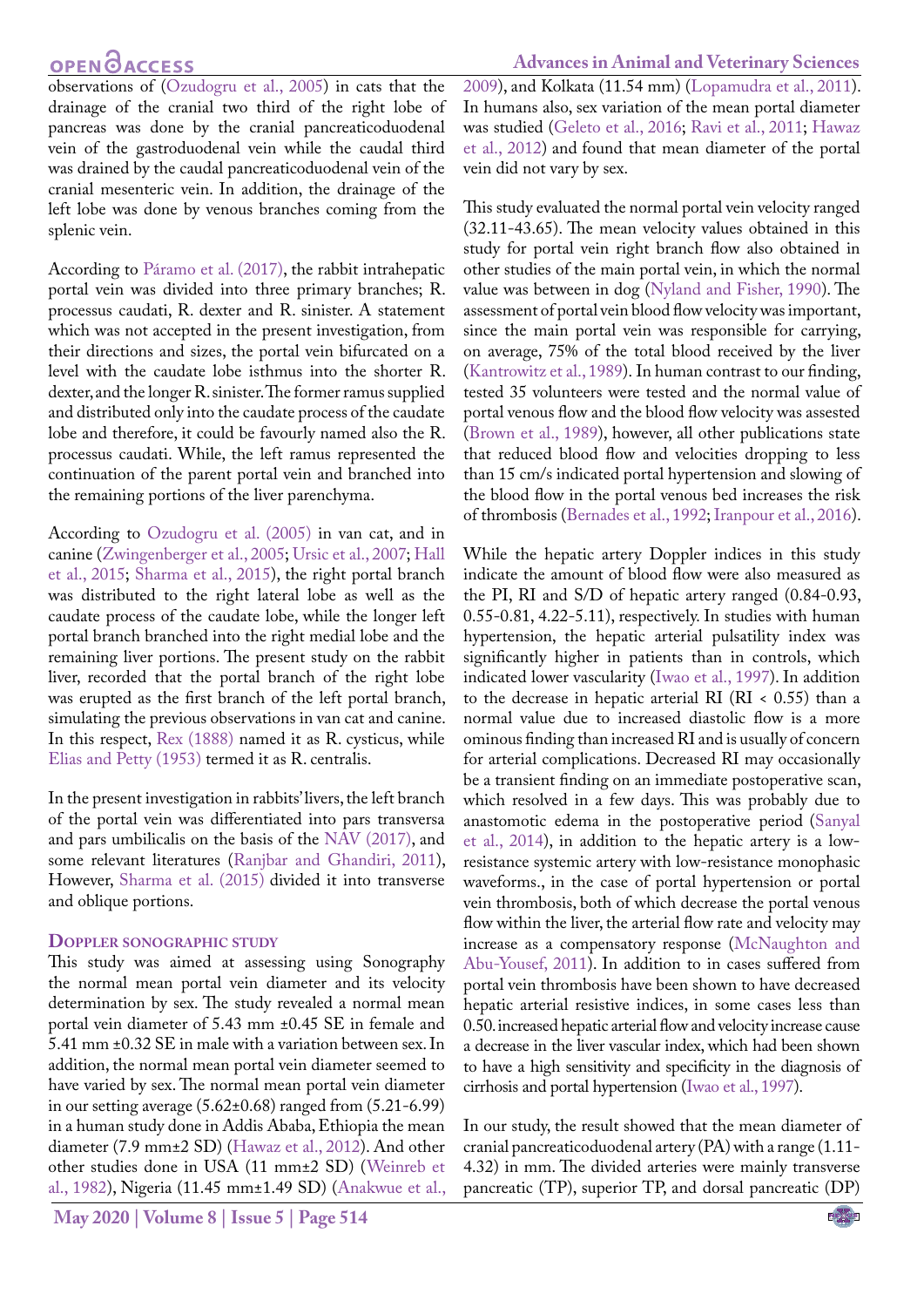**Advances in Animal and Veterinary Sciences**

arteries. The superior TP artery was observed in 24/38 specimens (63.2%) and ran along the superior ventral side of the head of the pancreas, therefore the surgeons need to be aware of the anatomy of the superior TP artery as well as a good knowledge of the vascular supply to the organ (Kimura et al., 2004).

The knowledge of pancreatic and splenic artery and vein vessel diameter and normal doppler indices were of great importance as chronic obstruction to venous return from splenic vein (SV) could give rise to a compartmentalized form of portal hypertension called Portal Hypertension (PH) ([Wang et al., 2012](#page-12-6)). Etiology of PH is multifactorial and in cases of pancreatitis includes splenic vein thrombosis ([Kokabi et al., 2010\)](#page-11-20) or splenic vein compression from massforming chronic pancreatitis or a pseudocyst ([Kokabi et al.,](#page-11-20)  [2010](#page-11-20); [Wang et al., 2012](#page-12-6)). Flow direction by doppler is still hepatopetal (Rösch et al., 1981) since primary pathology is not hepatic in origin.

In human Medicine, studies have shown that doppler ultrasound has increasingly contributed to the diagnosis and staging of pancreatic diseases, due to the significant increase in the sensitivity of this technique. Doppler was used to assess the intra and peri-pancreatic vasculature, such as the portal vein, splenic vessels, mesenteric vessels, and large vessels [\(Saftoiu, 2008;](#page-11-21) [Vervloet and Martins, 2011\)](#page-12-7).

To study in depth the determinants of splenic PI and RI, similar to a study analyzed the relationship with splenic arterial resistance was also analyzed [\(Bolognesi et al.,](#page-10-23)  [2012](#page-10-23)). In two previous studies, we demonstrated the relations between splenic PI values and portal venous resistance and portal pressure. On the other hand, the role of splenic arterial resistance in determining splenic PI values has not been defined. The significance of splenic PI as an index of splenic congestion is thus further confirmed and strengthened.

According to our knowledge, the present study was the first record of normal doppler indices values of liver, pancreas and spleen in rabbit, as there were no available literatures studying these values. There was a single research article which only investigated the characteristics of the vascularity of hepatic metastasis using Doppler US in rabbit [\(Du et al., 2003\)](#page-10-24).

### **CONCLUSION**

In native breeds of rabbits, the liver was supplied by the intrahepatic branches of the hepatic artery and functionally by the portal vein, the pancreas was supplied by pancreatic branches of the splenic, gastroduodenal arteries and cranial as well as caudal pancreaticoduodenal arteries and drained via their likewise satellite veins, while the spleen

**May 2020 | Volume 8 | Issue 5 | Page 515**

was supplied by the proper splenic arteries of the splenic branch of celiac trunk, however it was drained via the proper splenic vein of the gastrosplenic trunk.

In conclusion, the hepatic, splenic and pancreatic function reserve closely relates to the organ hemodynamics in the rabbit model. Doppler Ultrasound could be reliably used to assess the organ function reserve and hemodynamic changes which could help in prediction of any abnormalities of liver, spleen and pancreas in the future.

### **ACKNOWLEDGMENT**

Great appreciation to professor Dr. Salah M. Hagrass professor of Anatomy and Embryology, faculty of Veterinary Medicine, Cairo University, for his continuous care, help and efforts. Without him, this manuscript could have not been.

### **Authors Contribution**

Alaa Elsayed and Reem Tahoon collected the anatomical data and making review partition, Mohamed Maher and Alaa Elsayed anatomically dissected the specimens, photographed, written, discussed and making final editing. Haithem Farghali and Ibrahim Emam performed all surgical applications and El-Shaymaa Abdelnaby performed the ultrasonographic imaging.

#### **Conflict of interest**

Authors declared no conflict of interest.

### **REFERENCES**

- • Abd El-Hady EFM (2002). Gross anatomical studies on the liver of buffalo calves., MVSC thesis. Cairo University, Cairo, Egypt.
- <span id="page-9-1"></span>• Abdelnaby EA, Abo El-Maaty AM (2017a). Dynamics of follicular blood flow, antrum growth, and angiogenic mediators in mares from Deviation to Ovulation. J. Equine Vet. Sci. 55: 51–59. [https://doi.org/10.1016/j.](https://doi.org/10.1016/j.jevs.2017.04.003) [jevs.2017.04.003](https://doi.org/10.1016/j.jevs.2017.04.003)
- <span id="page-9-2"></span>• Abdelnaby EA, Abo El-Maaty AM (2017b). Luteal blood flow and growth in correlation to circulating angiogenic hormones after spontaneous ovulation in mares. Bulg. J. Vet. Med. 20: 97–109.<https://doi.org/10.15547/bjvm.998>
- <span id="page-9-0"></span>• Abdelnaby EA, Abo El-Maaty AM, Ragab RSA, Seida AA (2018). Dynamics of uterine and ovarian arteries flow velocity waveforms and their relation to follicular and luteal growth and blood flow vascularization during the estrous cycle in Friesian cows. Theriogenol. 121: 112-121. [https://](https://doi.org/10.1016/j.theriogenology.2018.08.003) [doi.org/10.1016/j.theriogenology.2018.08.003](https://doi.org/10.1016/j.theriogenology.2018.08.003)
- <span id="page-9-3"></span>• Abidu-Figueiredo M, Dias GP, Cerutti S, Carvalho-De-Souza B, Maia RS, Babinski M (2005). A. Variations of celiac artery in dogs: Anatomic study for experimental, surgical and radiological practice. Int. J. Morphol. 23(1): 37-42. <https://doi.org/10.4067/S0717-95022005000100007>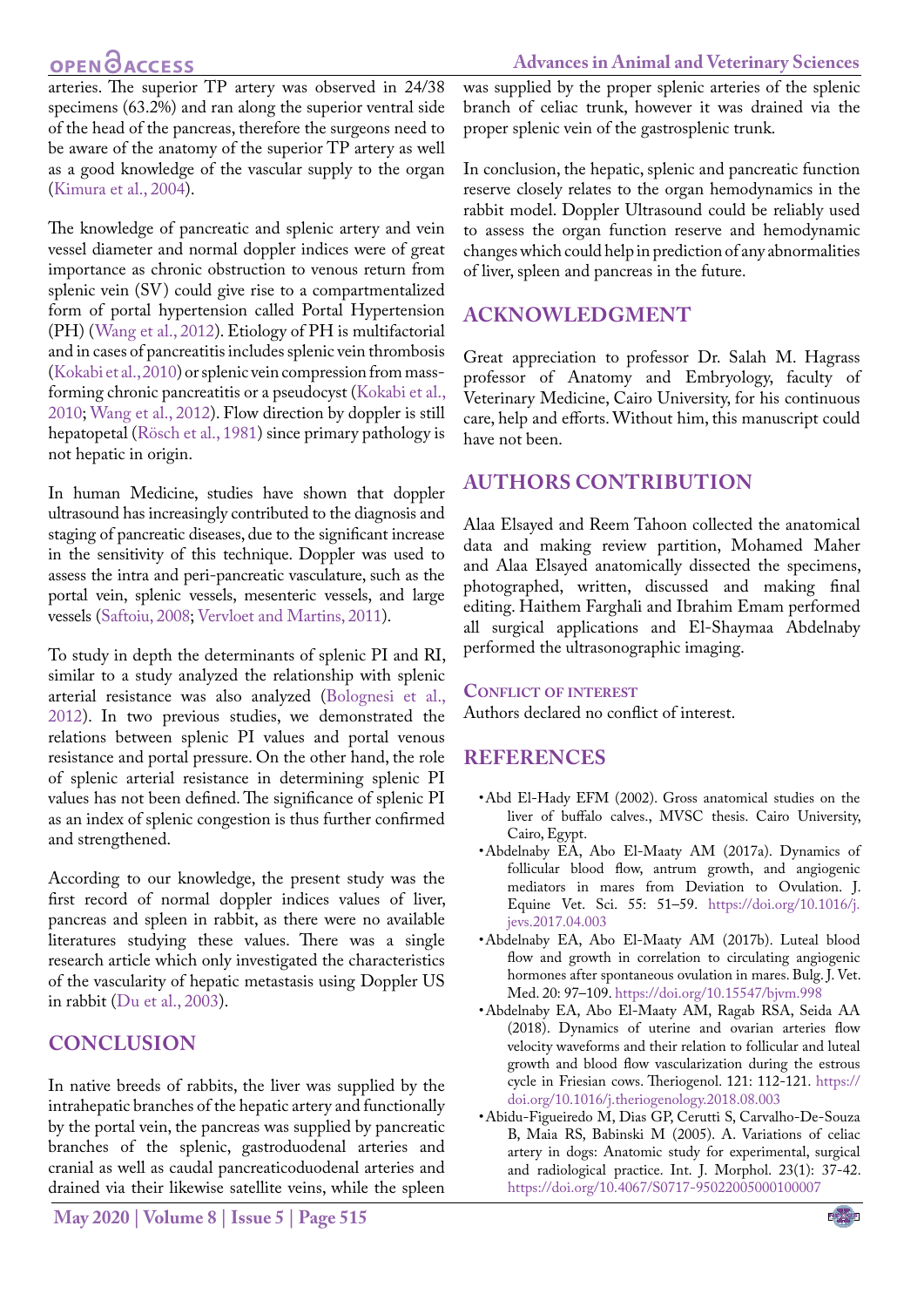- <span id="page-10-6"></span>• Abidu-Figueiredo M, Xavier-Silva B, Cardinot TM, Babinski MA, Chagas MA (2008). Celiac artery in New Zealand rabbit: Anatomical study of its origin and arrangement for experimental research and surgical practice. Pesqui. Vet. Bras. 28(5): 237-240. [https://doi.org/10.1590/S0100-](https://doi.org/10.1590/S0100-736X2008000500002) [736X2008000500002](https://doi.org/10.1590/S0100-736X2008000500002)
- <span id="page-10-4"></span>• Abo El-Maaty AM, Abdelnaby EA (2017). Follicular blood flow, antrum growth and angiogenic mediators in mares from ovulation to deviation. Anim. Reprod. 14: 1043-1056. <https://doi.org/10.21451/1984-3143-AR848>
- <span id="page-10-9"></span>• Ahmed AK, Ibrahim IA, Abdel-Moneim ME (1984). Arterial vasculature of the gastrointestinal tract in the rabbit Assiut vet. Med. J. 13(25): 255-270.
- <span id="page-10-11"></span>• Alloush GM (1997). Some anatomical studies of the gross morphological features of the liver of rabbit with special reference to its location pattern. thesis. Cairo University, Cairo, Egypt.
- <span id="page-10-20"></span>• Anakwue AC, Anakwue RC, Ugwu AC, Nwogu UB, Idigo FU, Agwu KK (2009). Sonographic evaluation of normal portal vein diameter in Nigerians. Eur. J. Sci. Res. 36(1): 114–117.
- <span id="page-10-15"></span>• Anderson, WD, Anderson, BG (1994). Abdomen. atlas of canine anatomy. Lea and Febiger, Philadelphia. pp. 587–756.
- • Artico M, Malinovsky L, Cavallotty C, De-Antony E, Biancari P, D'Andrea V, Colaiuda S (1998). Venous drainage of the stomach in the domestic rabbit (Orytolagus cuniculus f. domestica, breed large Chinchilla) and the domestic cat (Felis catus L. f. domestica). Anat. Anz. 180: 565–568. [https://doi.org/10.1016/S0940-9602\(98\)80068-X](https://doi.org/10.1016/S0940-9602(98)80068-X)
- Atalar O, Yilmaz S (2004). The branches of the arteria celiac in the porcupine (Hystrix cristata). Vet. Med. Czech. 49: 52–56.<https://doi.org/10.17221/5675-VETMED>
- <span id="page-10-12"></span>• Barone R (1997). Anatomie comparée des mammifères domestiques. Splanchnologie I. Tome troasième, Ed. 3. Editions Vigot, Paris, France.
- • Bernades P, Baetz A, Lévy P, Belghiti J, Menu Y, Fékété F (1992). Splenic and portal venous obstruction in chronic pancreatitis: A prospective longitudinal study of a medicalsurgical series of 266 patients. Dig. Dis. Sci. 37: 340–346. <https://doi.org/10.1007/BF01307725>
- <span id="page-10-23"></span>• Bolognesi M, Quaglio C, Bombonato G, Gaiani S, Pesce P, Bizzotto P, Favaretto E, Gatta YA, Sacerdoti D (2012). Splenic Doppler impedance indices estimate splenic congestion in patients with right-sided or congestive heart failure. Ultrasound Med. Biol. 38(1): 21-27. [https://doi.](https://doi.org/10.1016/j.ultrasmedbio.2011.10.013) [org/10.1016/j.ultrasmedbio.2011.10.013](https://doi.org/10.1016/j.ultrasmedbio.2011.10.013)
- <span id="page-10-1"></span>• Bonekamp S, Kamel I, Solga S, Clark J (2009). Can imaging modalities diagnose and stage hepatic fibrosis and cirrhosis accurately? J. Hepatol. 50(1): 17-35. [https://doi.](https://doi.org/10.1016/j.jhep.2008.10.016) [org/10.1016/j.jhep.2008.10.016](https://doi.org/10.1016/j.jhep.2008.10.016)
- <span id="page-10-22"></span>• Brown HS, Halliwell M, Qamar M, Read AE, Evans, JM, Wells PN (1989). Measurement of normal portal venous blood flow by Doppler ultrasound. Gut. 30: 503-509. [https://doi.](https://doi.org/10.1136/gut.30.4.503) [org/10.1136/gut.30.4.503](https://doi.org/10.1136/gut.30.4.503)
- • Brusasco C, Tavazzi G, Robba C, Santori G, Vezzani A, Manca T, Corradi F (2018). Splenic doppler resistive index variation mirrors cardiac responsiveness and systemic hemodynamics upon fluid challenge resuscitation in postoperative mechanically ventilated patients. BioMed. Res. Int. 2(r217): 1-7.<https://doi.org/10.1155/2018/1978968>
- • Cosar S, Oktar SO, Cosar B, Yücel C, Ozdemir H (2005). Doppler and gray-scale ultrasound evaluation of morphological and hemodynamic changes in liver vascualture in alcoholic patients. Eur. J. Radiol. 54(3): 393-399. [https://doi.](https://doi.org/10.1016/j.ejrad.2004.07.015)

[org/10.1016/j.ejrad.2004.07.015](https://doi.org/10.1016/j.ejrad.2004.07.015)

- • Dimcevski G, Erchinger FG, Havre R, Gilja OH (2013). Ultrasonography in diagnosing chronic pancreatitis: New aspects. World J. Gastroenterol. 19(42): 7247–7257. [https://](https://doi.org/10.3748/wjg.v19.i42.7247) [doi.org/10.3748/wjg.v19.i42.7247](https://doi.org/10.3748/wjg.v19.i42.7247)
- <span id="page-10-0"></span>• Dimitrov R, Stamatova K, Russenov A, Kostov D, Vladova D, Stefanov M (2012). Ultrasonographic Qualitative Characters of Rabbit Spleen (Oryctolagus Cuniculus). Trakia J. Sci. 10  $(1): 64-69.$
- <span id="page-10-24"></span>• Du WH, Yang WX, Wang X, Xiong XQ, Zhou Y, Li T (2003). Liver cancer. Vascularity of hepatic VX2 tumors of rabbits: Assessment with conventional power Doppler US and contrast enhanced harmonic power Doppler US. World J. Gastroenterol. 9(2): 258-261. [https://doi.org/10.3748/wjg.](https://doi.org/10.3748/wjg.v9.i2.258) [v9.i2.258](https://doi.org/10.3748/wjg.v9.i2.258)
- <span id="page-10-18"></span>• Elias H, Petty D (1953). Terminal distribution of the hepatic artery. J. Anat. Rec. 116(1): 9-17. [https://doi.org/10.1002/](https://doi.org/10.1002/ar.1091160103) [ar.1091160103](https://doi.org/10.1002/ar.1091160103)
- <span id="page-10-10"></span>• Elnadi FAM (1993). Some gross anatomical studies on the distribution of the arteries of the post diaphragmatic digestive tract of the rabbit. Master thesis. Cairo University, Cairo, Egypt.
- <span id="page-10-14"></span>• Farag FMM (1990). Some gross anatomical studies on the liver of the one humped camel (Camelus drome darius). PhD thesis. Cairo University, Cairo, Egypt.
- <span id="page-10-5"></span>• Fouad KE, Elzomor S, Farghali H, Emam IA, Abdelnaby EA (2018). Measurement of normal splenic blood flow indices in donkeys using color doppler ultrasound. Biosci. Res. 15(4): 4237-4242.
- <span id="page-10-21"></span>• Geleto G, Getnet W, Tewelde T (2016). Mean Normal Portal Vein Diameter Using Sonography among Clients Coming to Radiology Department of Jimma University Hospital, Southwest Ethiopia. Ethiop. J. Health Sci. 26(3): 237–242. <https://doi.org/10.4314/ejhs.v26i3.6>
- <span id="page-10-2"></span>• Gerstenmaier JF, Gibson RN (2014). Ultrasound in chronic liver disease. Insights Imaging. 5(4): 441–455. [https://doi.](https://doi.org/10.1007/s13244-014-0336-2) [org/10.1007/s13244-014-0336-2](https://doi.org/10.1007/s13244-014-0336-2)
- <span id="page-10-8"></span>• Getty R (1975). Sisson and Grossman's the anatomy of the domestic animals. W.B. Saunders Company, Philadelphia, USA.
- <span id="page-10-13"></span>• Hagrass SM, Swielim GEA (1990). Gross anatomy on the blood vessels and bile duct in the liver of sheep. New Egypt. J. Med. 1(2): 1066-1082.
- <span id="page-10-3"></span>• Haktanir A, Cihan BS, Celenk C, Cihan S (2005). Value of Doppler sonography in assessing the progression of chronic viral hepatitis and in the diagnosis and grading of cirrhosis. J. Ultrasound Med. 24(3): 311-321. [https://doi.org/10.7863/](https://doi.org/10.7863/jum.2005.24.3.311) [jum.2005.24.3.311](https://doi.org/10.7863/jum.2005.24.3.311)
- <span id="page-10-17"></span>• Hall JL, Mannion P, Ladlow JF (2015). Canine intrahepatic vasculature: Is a functional anatomic model relevant to the dog? J. Vet. Surg. 44(1): 27–34. [https://doi.org/10.1111/](https://doi.org/10.1111/j.1532-950X.2014.12209.x) [j.1532-950X.2014.12209.x](https://doi.org/10.1111/j.1532-950X.2014.12209.x)
- <span id="page-10-19"></span>• Hawaz Y, Admassie D, Kebede T (2012). Ultrasound Assessment of Normal Portal Vein Diameter in Ethiopians Done at Tikur Anbessa Specialized Hospital. East Central Afr. J. Surg. 17(1): Pages.
- <span id="page-10-16"></span>• Heath T, House B (1970). Origin and distribution of portal blood in the cat and the rabbit. AM. J. Anat. 127: 71-80. <https://doi.org/10.1002/aja.1001270106>
- <span id="page-10-7"></span>• Ikegami R, Tanimoto Y, Kishimoto M, Shibata H (2016). Anatomical variation of arterial supply to the rabbit spleen. J. Vet. Med. Sci. 78(2): 199–202. [https://doi.org/10.1292/](https://doi.org/10.1292/jvms.15-0297) [jvms.15-0297](https://doi.org/10.1292/jvms.15-0297)

**May 2020 | Volume 8 | Issue 5 | Page 516**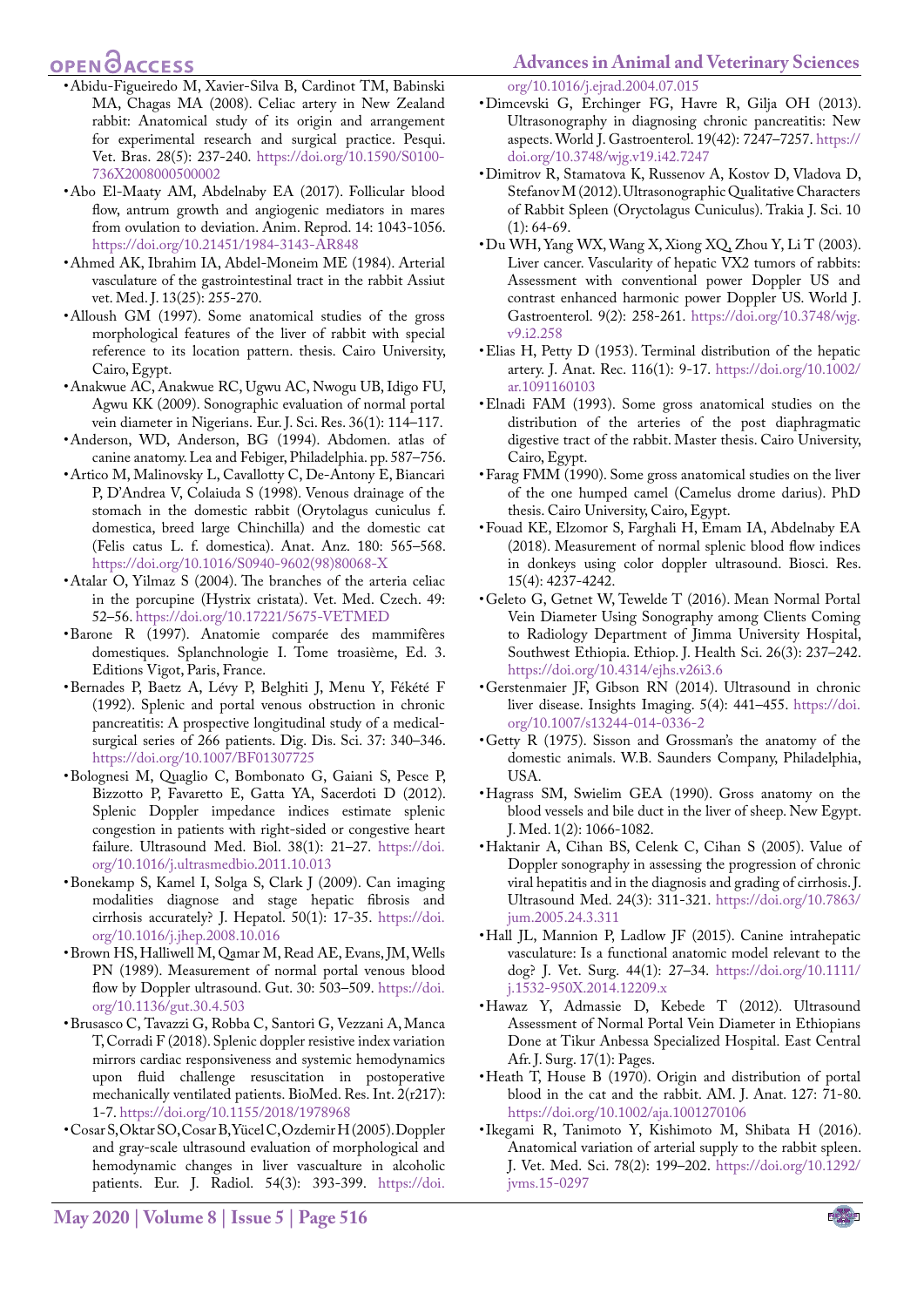- <span id="page-11-18"></span>• Iranpour P, Lall C, Houshyar R, Helmy M, Yang A, Choi J, Ward G, Goodwin SC (2016). Altered Doppler flow patterns in cirrhosis patients: An overview. Ultrasonography. 35: 3–12. <https://doi.org/10.14366/usg.15020>
- • Iwao T, Toyonaga A, Oho K, Tayama C, Masumoto H, Sakai T, Sato M, Tanikawa K (1997). Value of Doppler ultrasound parameters of portal vein and hepatic artery in the diagnosis of cirrhosis and portal hypertension. Am. J. Gastroenterol. 92(6): 1012-1017.
- <span id="page-11-17"></span>• Kantrowitz BM, Nyland TG, Fisher P (1989). Estimation of portal blood flow using duplex real-time and pulsed Doppler ultrasound imaging in the dog. Vet. Radiol. 30: 222–226. <https://doi.org/10.1111/j.1740-8261.1989.tb00777.x>
- • Kimura W, Hirai I, Yamaguchi H, Wakiguchi S, Murakami G, Kimura Y (2004). Surgical anatomy of arteries running transversely in the pancreas, with special reference to the superior transverse pancreatic artery. Hepatogastroenterology. 51(58): 973-939.
- <span id="page-11-20"></span>• Kokabi N, Lee E, Echevarria C, Loh C, Kee S (2010). Sinistral portal hypertension: presentation, radiological findings, and treatment options - a case report. J. Radiol. Case Rep. 4(10): 14-20.<https://doi.org/10.3941/jrcr.v4i10.512>
- <span id="page-11-5"></span>• Lim SY, Nakamura K, Morishita K, Sasaki N, Murakami M, Osuga T, Ohta H, Yamasaki M, Takiguchi M (2013). Qualitative and Quantitative Contrast Enhanced Ultrasonography of the Pancreas Using Bolus Injection and Continuous Infusion Methods in Normal Dogs. J. Vet. Med. Sci. 75(12): 1601–1607. [https://doi.org/10.1292/jvms.13-](https://doi.org/10.1292/jvms.13-0199) [0199](https://doi.org/10.1292/jvms.13-0199)
- <span id="page-11-14"></span>• Lopamudra M, Sanjay KM, Dipanjan B, Datta S (2011). Correlation of portal vein diameter and splenic size with gastro-oesophageal varices in cirrhosis of liver. J. Indian Acad. Clin. Med. 12(4): 266–270.
- <span id="page-11-10"></span>• Maher MA (2015). Comparative anatomical studies on the gastrointestinal tract of the rabbits and cats with special reference to their venous drainage. PhD thesis. Cairo University, Cairo, Egypt.
- <span id="page-11-19"></span>• McNaughton DA, Abu-Yousef MM (2011). Doppler US of the liver made simple. Radiographics. 31: 161–188. [https://doi.](https://doi.org/10.1148/rg.311105093) [org/10.1148/rg.311105093](https://doi.org/10.1148/rg.311105093)
- <span id="page-11-3"></span>• Nickel R, Schummer A, Seiferle E (1981). The anatomy of the domestic animals. Volume 3. 1<sup>st</sup> ed. Berlin: Verlag Paul Parey.
- • Niza M, Vilela CL, Ferreira AJA, Gonçalves MS, Pisco JM (2003). Irrigação arterial hepática em canídeo. Revista Portuguesa de Ciências Veterinárias. 98 (546): 69-76.
- <span id="page-11-12"></span>• Nomina Anatomica Veterinaria NAV (2017). The international committee on veterinary gross anatomical nomenclature, published by the editorial committee Hannover (Germany), Columbia, MO (U.S.A.), Ghent (Belgium), Sapporo  $(Japan)$ ,  $6<sup>th</sup>$  edition (Revised version).
- <span id="page-11-16"></span>• Nyland TG, Fisher PE (1990). Evaluation of experimentally induced canine hepatic cirrhosis using duplex Doppler ultrasound. Vet. Radiol. 31: 189–194. [https://doi.](https://doi.org/10.1111/j.1740-8261.1990.tb01809.x) [org/10.1111/j.1740-8261.1990.tb01809.x](https://doi.org/10.1111/j.1740-8261.1990.tb01809.x)
- <span id="page-11-6"></span>• Osman FA, Hagrass SM (1986). Gross anatomical study on the portal vein in the goat. Zagazic. Vet. J. 13(13): 27- 30.
- <span id="page-11-1"></span>• Özdemir V, Demirkan AC, Akosman MS (2013). Subgross and macroscopic investigation of the coeliac artery in the chinchilla (chinchilla lanigera). Folia Morphol. 72(3): 258– 262. <https://doi.org/10.5603/FM.2013.0041>
- <span id="page-11-9"></span>• Ozudogru Z, Soyguder Z, Aksoy G, Karadag H (2005). A macroscopical investigation of the portal veins of the Van cat. Vet. Med. Czech. 50 (2): 77–83. [https://doi.](https://doi.org/10.17221/5599-VETMED)

### **Advances in Animal and Veterinary Sciences**

[org/10.17221/5599-VETMED](https://doi.org/10.17221/5599-VETMED)

- • Páramo M, García-Barquin P, María ES, Madrid JM, Caballeros M, Benito A, Sangro B, Iñarrairaegui M, Bilbao JI (2017). Evaluation of the rabbit liver by direct portography and contrast-enhanced computed tomography: anatomical variations of the portal system and hepatic volume quantification. Eur. Radiol. Exp. 1: 7. [https://doi.](https://doi.org/10.1186/s41747-017-0011-8) [org/10.1186/s41747-017-0011-8](https://doi.org/10.1186/s41747-017-0011-8)
- <span id="page-11-2"></span>• Popesko P, Rajtova V, Horak J (2002). A colour atlas of anatomy of small laboratory animals. Volume 1. Saunders, London, UK.
- • Popov D, Krasteva R, Ivanova R, Mateva L, Krastev Z (2012). Doppler parameters of hepatic and renal hemodynamics in patients with liver cirrhosis. Int. J. Nephrol. 2012; 961654. <https://doi.org/10.1155/2012/961654>
- <span id="page-11-13"></span>• Ranjbar R, Ghadiri AL (2011). Observation of Intrahepatic Branching Pattern of the Portal Vein in Water Buffaloes of Iran. Asian J. Anim. Vet. Adv. 6: 508-516. [https://doi.](https://doi.org/10.3923/ajava.2011.508.516) [org/10.3923/ajava.2011.508.516](https://doi.org/10.3923/ajava.2011.508.516)
- <span id="page-11-15"></span>• Ravi SG, Shailaja S, Srinath MG, Kulkarni R (2011). Estimation of Portal Vein Diameter in correlation with the Age, Sex and Height of An Individual. Anat. Karnataka. 5(2): 13–16.
- <span id="page-11-11"></span>• Rex H (1888). Beiträge zur Morphologie der Säugerleber. Morphol. Jb. 14: 517–616.
- • Ripollé T, Martinez MJ, López E, Castello I, Delgado F (2010). Contrast-enhanced ultrasound in the staging of acute pancreatitis. Eur. Radiol. 20(10): 2518-2523. [https://doi.](https://doi.org/10.1007/s00330-010-1824-5) [org/10.1007/s00330-010-1824-5](https://doi.org/10.1007/s00330-010-1824-5)
- • Rösch W, Lux G, Riemann JF, Hoh L (1981). Chronic pancreatitis and the neighboring organ. Fortschr. Med. 99(29): 1118-1121.
- <span id="page-11-21"></span>• Saftoiu A (2008). Endoscopic ultrasound-guided fine needle aspiration biopsy for the molecular diagnosis of gastrointestinal stromal tumors: shifting treatment options. J. Gastrointestin. Liver Dis. 17(2): 131-133.
- • Sanyal R, Zarzour JG, Ganeshan DM, Bhargava P, Lall CG, Mark D (2014). Little Postoperative doppler evaluation of liver transplants. Indian J. Radiol. Imaging. 24(4): 360–366. <https://doi.org/10.4103/0971-3026.143898>
- <span id="page-11-8"></span>• Seo TS, Oh JH, Lee DH, Ko YT, Yoon, Yup (2001). Radiologic anatomy of the rabbit liver on hepatic venography, arteriography, portography, and cholangiography. Invest. Radiol. 36(3): 186–192. [https://doi.org/10.1097/00004424-](https://doi.org/10.1097/00004424-200103000-00008) [200103000-00008](https://doi.org/10.1097/00004424-200103000-00008)
- <span id="page-11-7"></span>• Sharma S, Singh T, Ekramuddin, Modi BS (2015). Intra Hepatic Pattern of Portal Vein in Dog's Liver: A Corrosion Cast Study. Int. J. Anat. Res. 3(4): 1660-1664. [https://doi.](https://doi.org/10.16965/ijar.2015.308) [org/10.16965/ijar.2015.308](https://doi.org/10.16965/ijar.2015.308)
- <span id="page-11-4"></span>• Slatter DH (2003). Textbook of small animal surgery. Vol.1. Elsevier Health Sci.
- • Su KH, Cuthbertson C, Christophi C (2006). Review of experimental animal models of acute pancreatitis. HPB (Oxford) 8(4): 264–286. [https://doi.](https://doi.org/10.1080/13651820500467358) [org/10.1080/13651820500467358](https://doi.org/10.1080/13651820500467358)
- • Ursic M, Ravnik D, Hribernik M, Pecˇar J, Butinar J, Fazarinc G (2007). Gross Anatomy of the Portal Vein and Hepatic Artery Ramifications in Dogs: Corrosion Cast Study. Anat. Histol. Embryol. 36: 83–87. [https://doi.org/10.1111/j.1439-](https://doi.org/10.1111/j.1439-0264.2006.00719.x) [0264.2006.00719.x](https://doi.org/10.1111/j.1439-0264.2006.00719.x)
- <span id="page-11-0"></span>• Vancauwenberghe T, Snoeckx A, Vanbeckevoort D, Dymarkowski S, Vanhoenacker FM (2015). Imaging of the spleen: what the clinician needs to know. Singapore Med. J. 56(3): 133–144. <https://doi.org/10.11622/smedj.2015040>